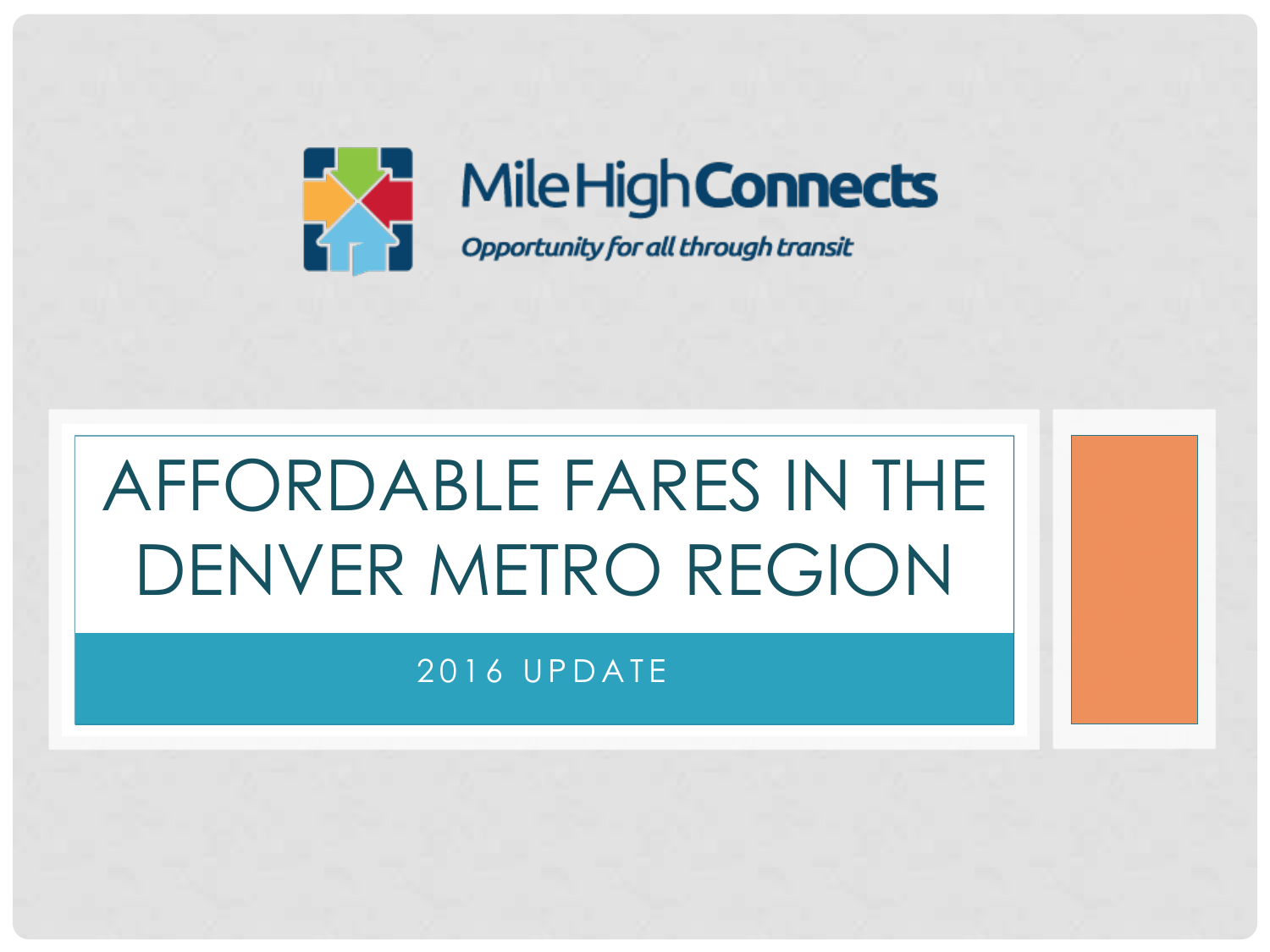# WHY AFFORDABLE FARES?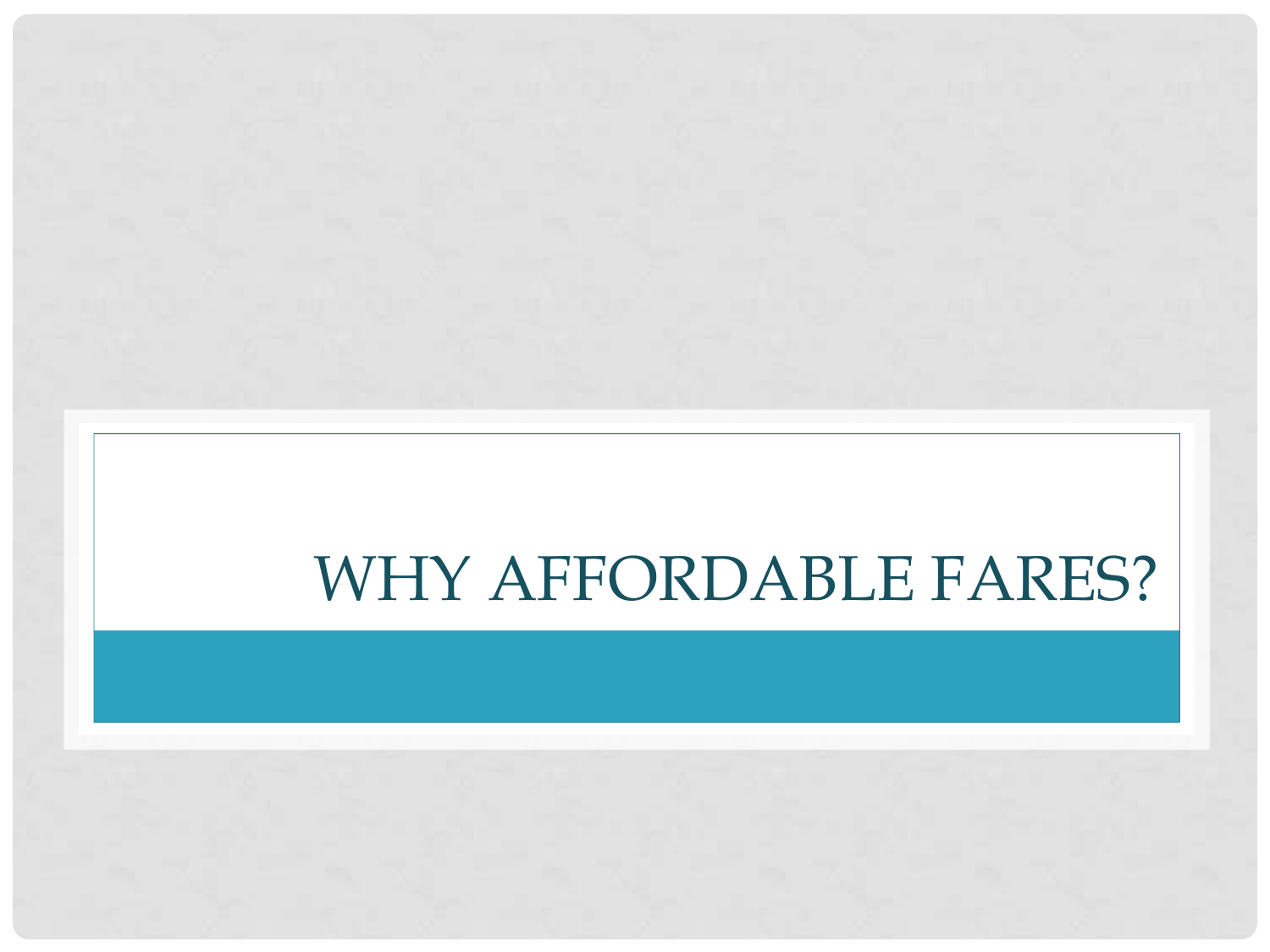### **WHY? LISTEN TO OUR COMMUNITY.**

• **RTD's low-income riders** tell us…

the cost of fares is too high and that they are **forced to make choices**  between riding the bus and **paying for meals, medicine and other necessities**

• **Neighborhood residents** tell us…

> fares are unaffordable and that they **might choose to ride** transit if it were more cost effective, but currently use poor quality vehicles or rely on others for transportation



transit prices are too high for their lower wage workers and many employees do not take transit, creating **congestion and parking pressur**es in job centers

• **Nonprofits** tell us…

their limited resources can only go so far and they **can only meet a small fraction of the need** for subsidized transit for those experiencing homelessness, the unemployed searching for jobs, and others who cannot afford to pay anything at all

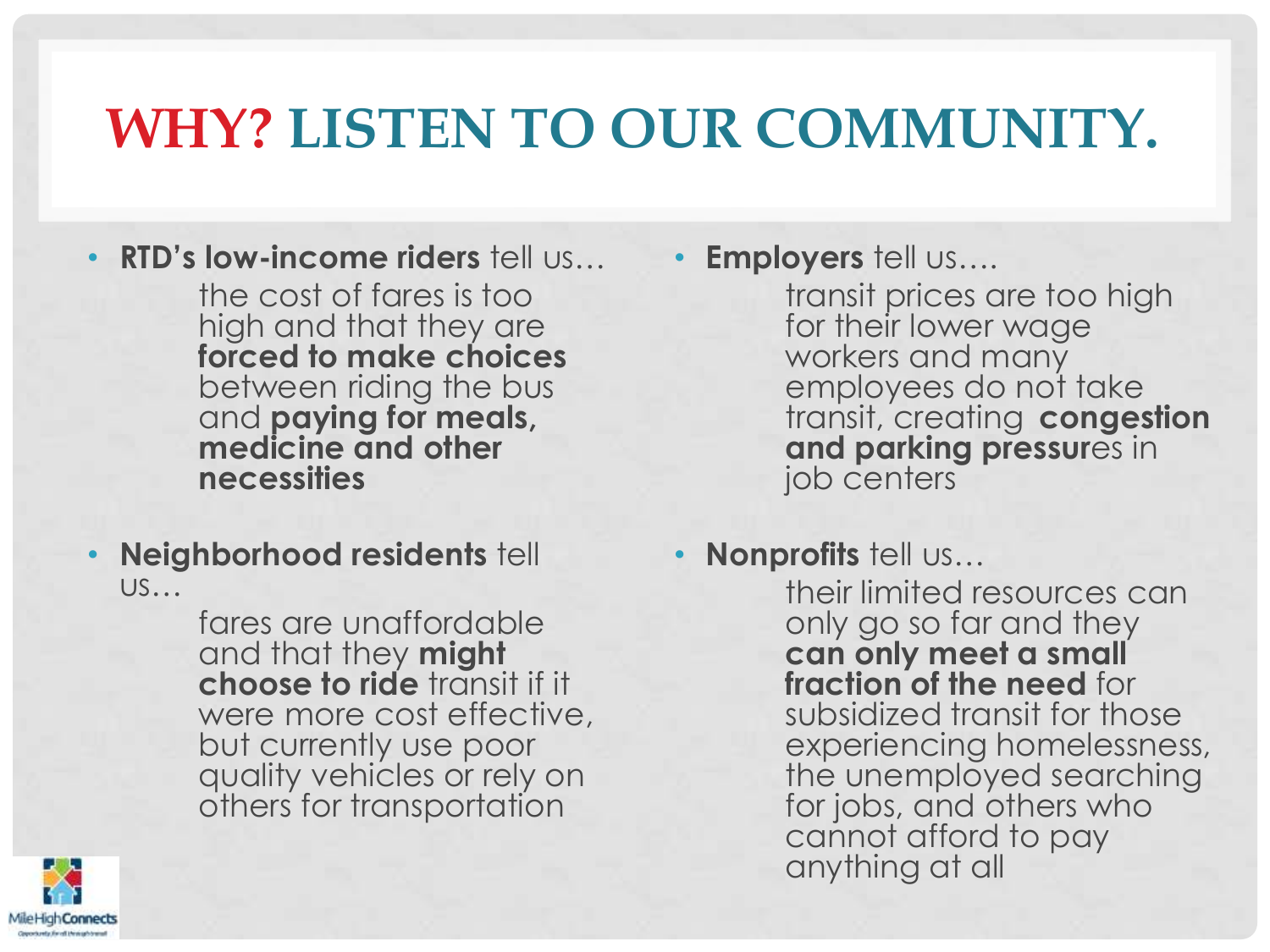### **WHY? A DISPROPORTIONATE NUMBER OF RTD RIDERS ARE LOW-INCOME.**

|                                                                  | Percent of        | <b>Percent of individuals</b> |  |  |  |
|------------------------------------------------------------------|-------------------|-------------------------------|--|--|--|
|                                                                  | <b>RTD riders</b> | in the district               |  |  |  |
| Less than \$15K                                                  | 26.8%             | 7.2%                          |  |  |  |
| \$15 to \$20K                                                    | 6.2%              | 3.2%                          |  |  |  |
| \$20 to \$25K                                                    | 7.1%              | 3.7%                          |  |  |  |
| \$25K to \$30K                                                   | 7.9%              | 4.0%                          |  |  |  |
| \$30 to \$35K                                                    | 6.2%              | 3.7%                          |  |  |  |
| Source: 2011 RTD Customer Satisfaction and U.S. Census 2012 PUMS |                   |                               |  |  |  |

These riders are RTD's customers.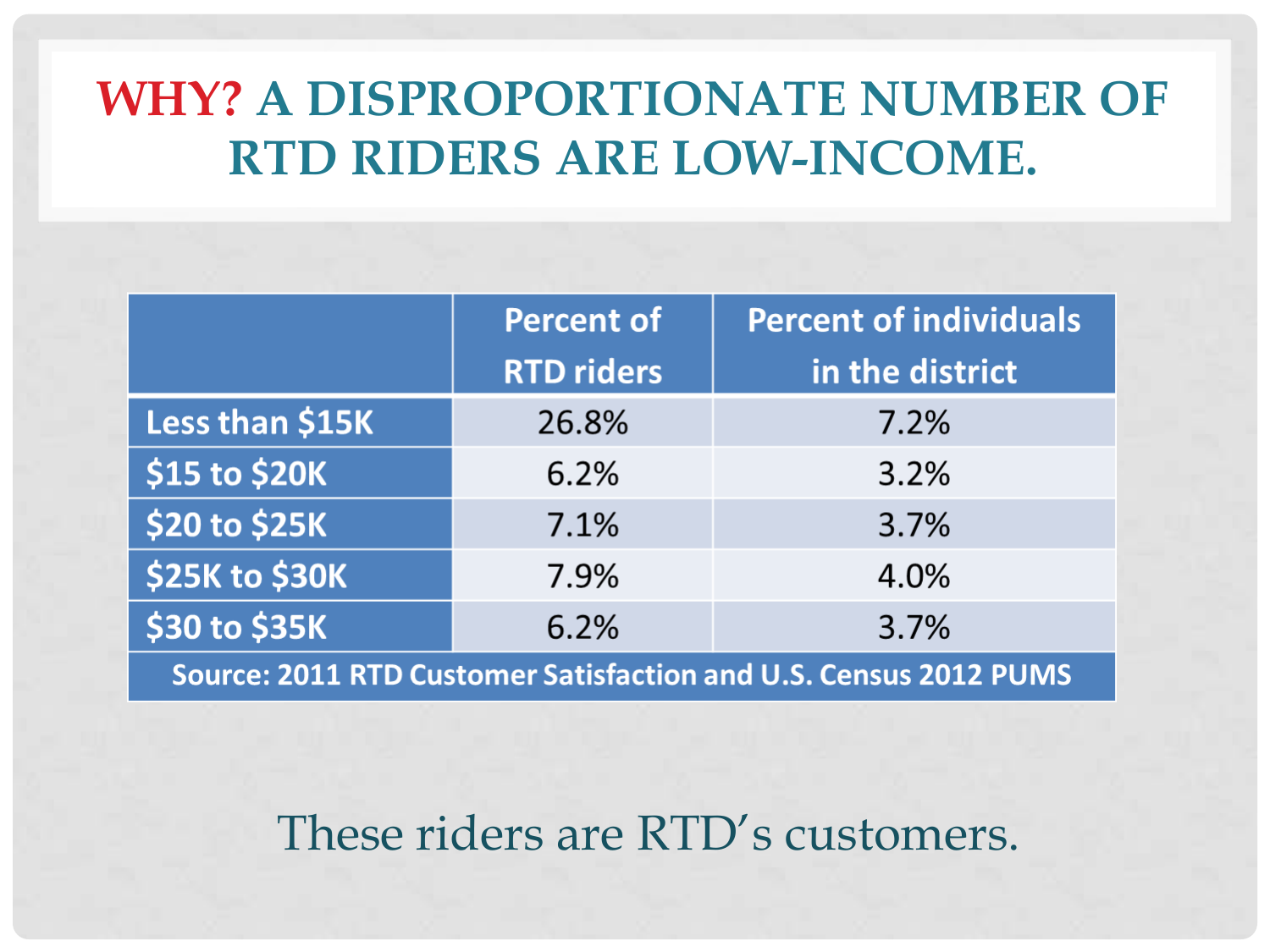### **WHY? PRICES ARE GOING UP FOR THOSE LIVING IN THE CORE URBAN AREAS AND GOING DOWN FOR THOSE IN WEALTHIER SUBURBS.**

|                                                                                                                                                                                                                                               | 15.5% increase for<br>previously "2<br>zone" and 35%<br>decrease for<br>previously "3<br>zone": |        | 12.5% increase for<br>routes previously "3<br>zone" and 10%<br>decrease for routes<br>previously "4 zone" |            | 15.5% increase for<br>previously "local" and<br>35% decrease for<br>previously "express"                                                 |  |                       | 12.5% increase for<br>routes previously<br>"express" and 10%<br>decrease for routes<br>previously "regional" |                  |
|-----------------------------------------------------------------------------------------------------------------------------------------------------------------------------------------------------------------------------------------------|-------------------------------------------------------------------------------------------------|--------|-----------------------------------------------------------------------------------------------------------|------------|------------------------------------------------------------------------------------------------------------------------------------------|--|-----------------------|--------------------------------------------------------------------------------------------------------------|------------------|
|                                                                                                                                                                                                                                               |                                                                                                 | Rail   | <b>Rail</b><br>(local) (regional)                                                                         | <b>DIA</b> |                                                                                                                                          |  | <b>Bus</b><br>(local) | <b>Bus</b><br>(regional) (SkyRide)                                                                           | DIA <sup>+</sup> |
|                                                                                                                                                                                                                                               | single<br>boarding                                                                              | \$2.60 | \$4.50                                                                                                    | \$9.00     | single<br>boarding                                                                                                                       |  | \$2.60                | \$4.50                                                                                                       | \$9.00           |
|                                                                                                                                                                                                                                               | Day Pass                                                                                        | \$5.20 | \$9.00                                                                                                    | \$9.00     | Day Pass                                                                                                                                 |  | \$5.20                | \$9.00                                                                                                       | \$9.00           |
|                                                                                                                                                                                                                                               | <b>Monthly</b><br><b>Pass</b>                                                                   | \$99   | \$171                                                                                                     | \$171      | <b>Monthly</b><br><b>Pass</b>                                                                                                            |  | \$99                  | \$171                                                                                                        | \$171            |
| 25.3% increase for<br>22% increase for<br>"2-zone" and 29.3%<br>previously "3-<br>decrease for<br>zone" and 3%<br>previously "3-zone"<br>decrease for<br>previously<br>$"4$ -zone $"$<br>"SkyRide moves to a flat \$9.00 from the current \$9 |                                                                                                 |        |                                                                                                           |            | 25.3% increase for<br>" $local"$ and $29.3\%$<br>decrease for<br>previously "express"<br>\$0.25 discount per one way fare with smartcard |  |                       | 22% increase for<br>previously "express"<br>and 3% decrease for<br>previously<br>"regional"                  |                  |
|                                                                                                                                                                                                                                               | from Stapleton, \$11 from downtown Denver, and \$13<br>from suburbs                             |        |                                                                                                           |            | All fares are cut in half for seniors, students, and<br>disabled                                                                         |  |                       |                                                                                                              |                  |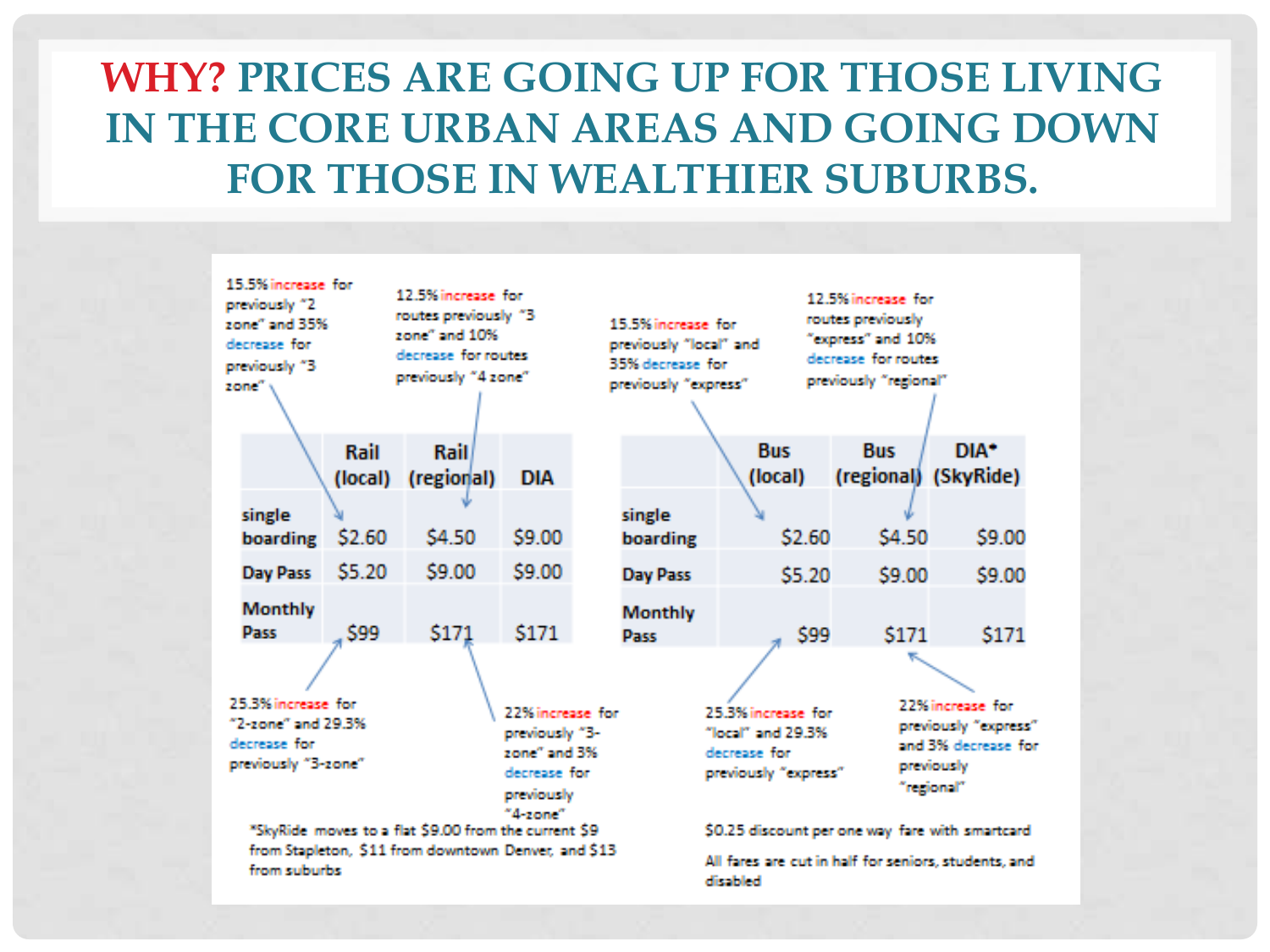### **WHY? MORE ACCESSIBLE TRANSIT LEADS TO BETTER ECONOMIC AND SOCIAL OUTCOMES.**

social inclusion and enhanced quality of life

• access to employment opportunities

retention/lower frequency of unemployment

**emergency room visits** for routine medical care

use of non-emergency Medicaid transport

• no-show rates at medical appointments such as primary and prenatal care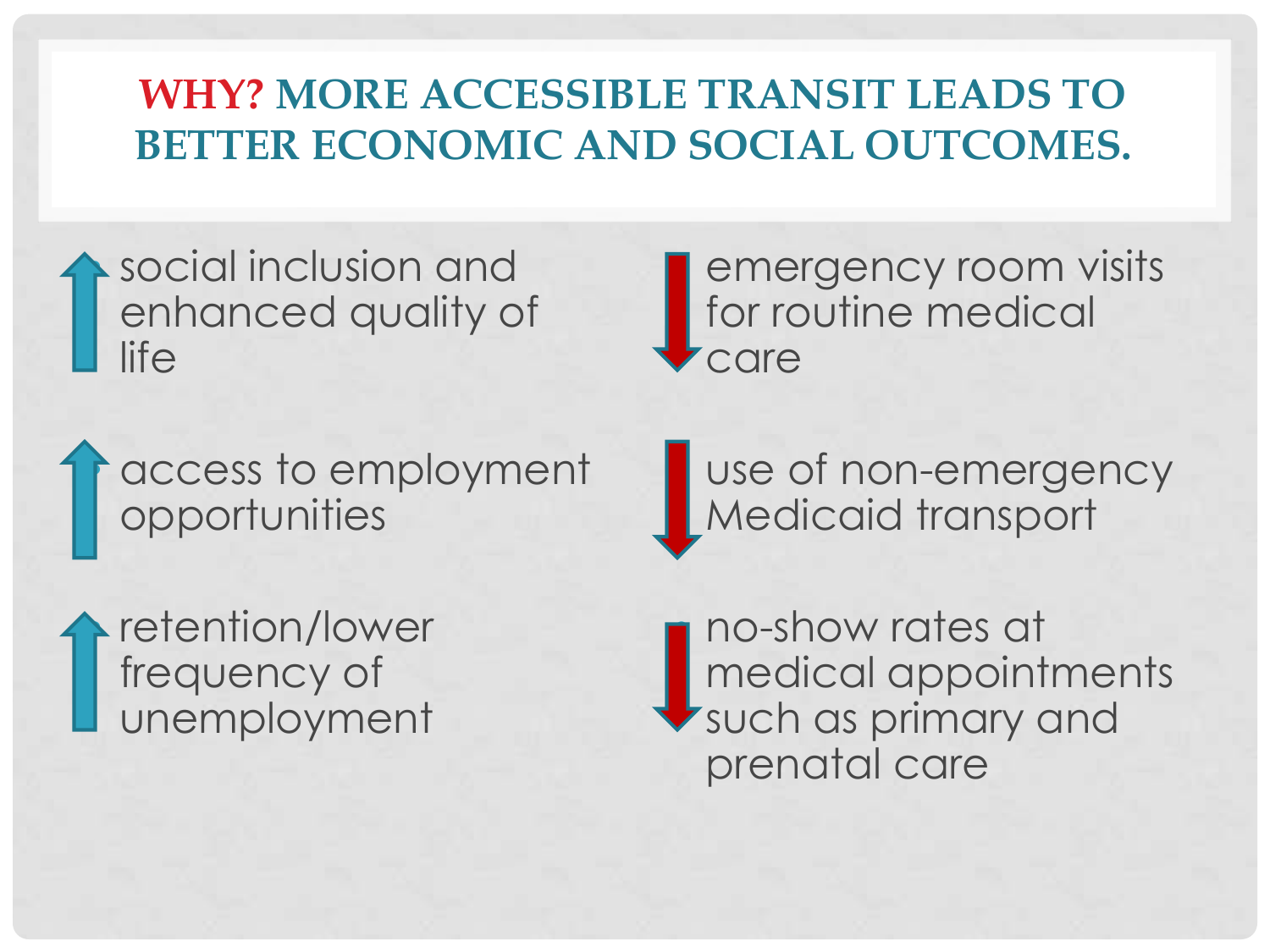# BACKGROUND: AFFORDABLE FARES TASK FORCE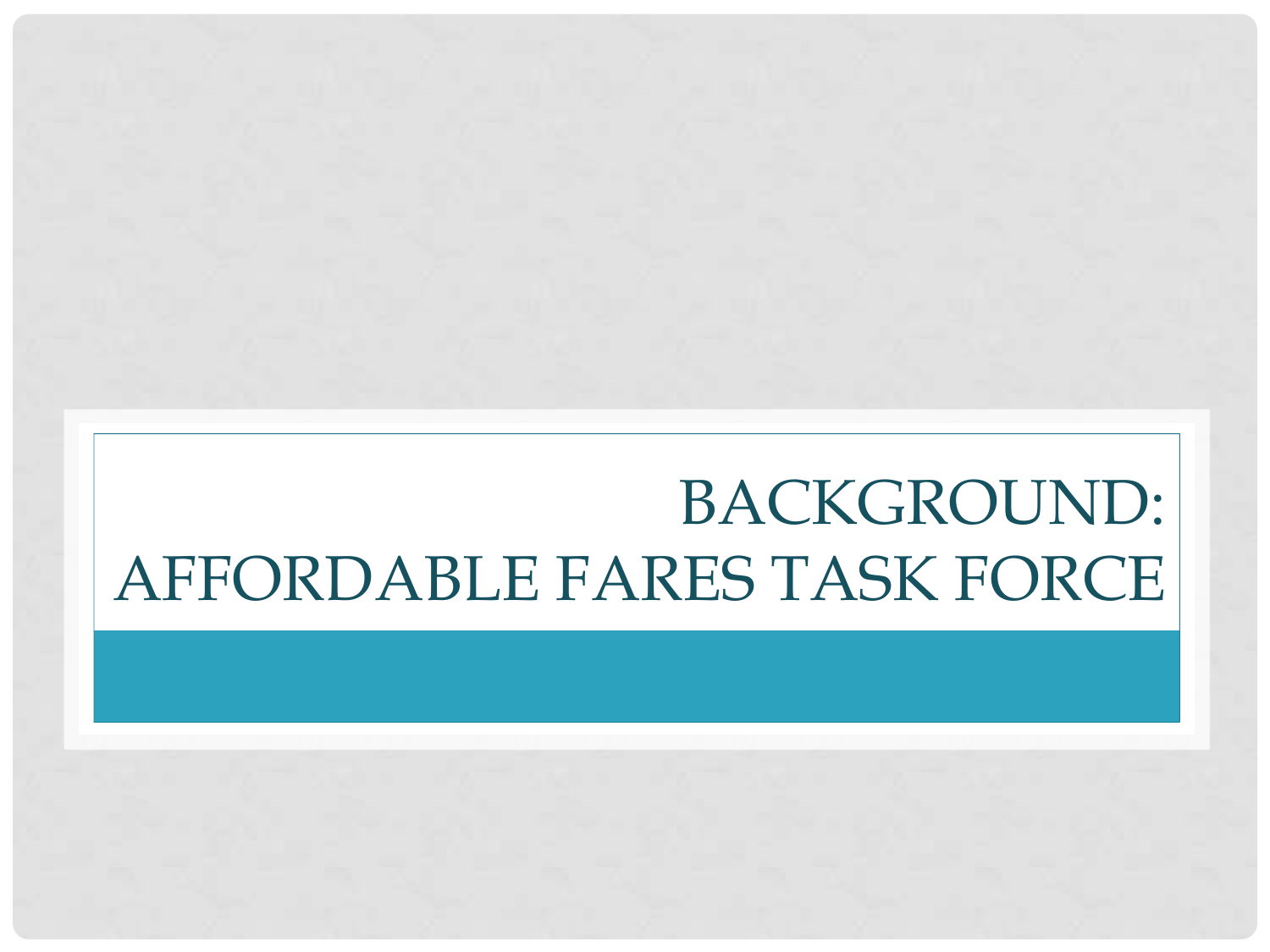### SUPPORTED BY MILE HIGH CONNECTS

### **Mile High Connects**

To ensure that the Metro Denver regional transit system fosters communities that offer all residents the opportunity for a high quality of life.



**Engaging Residents** 

**Influencing Policy** 

Leveraging Resources

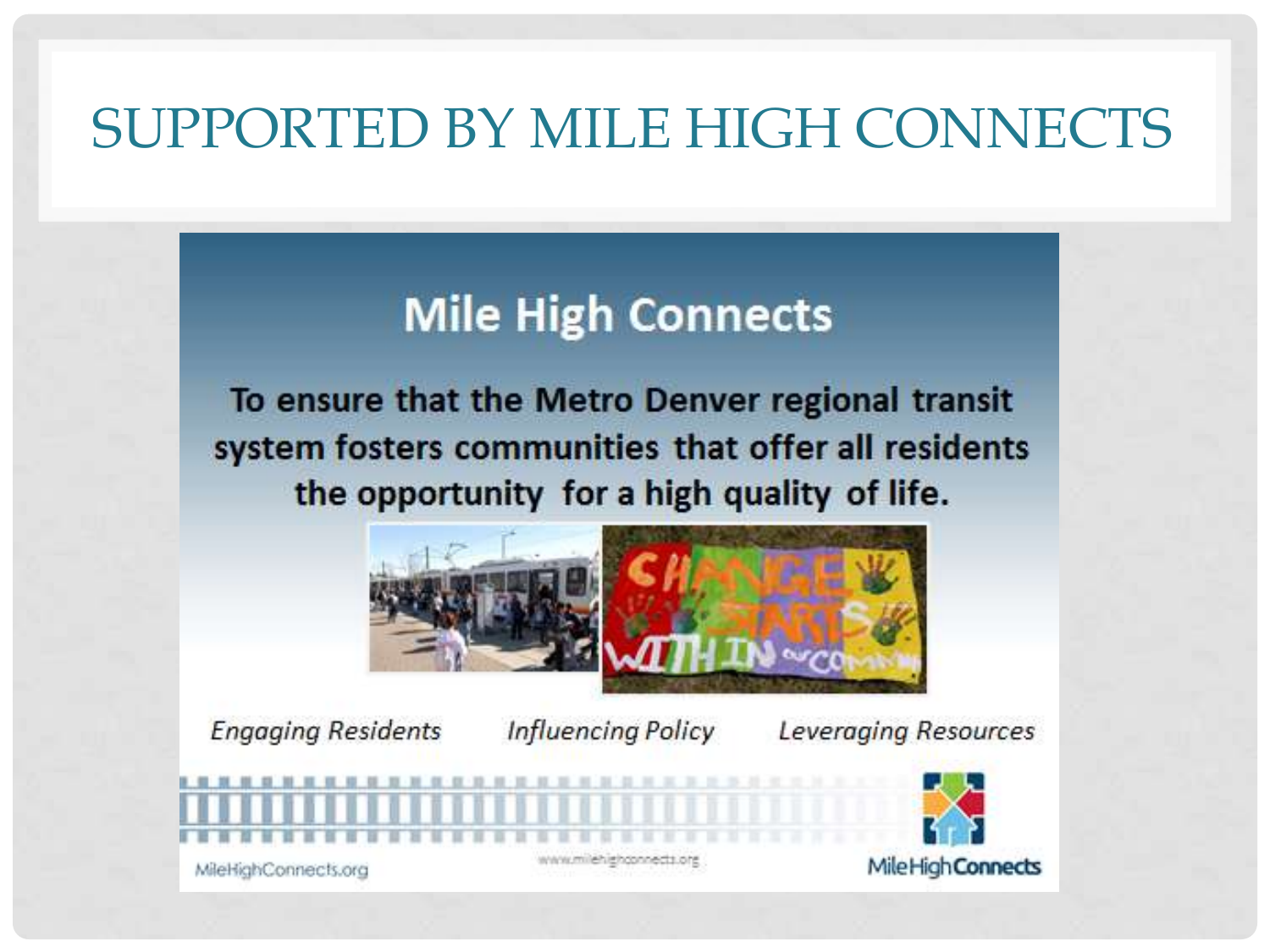### WORK OF AFFORDABLE FARES TASK FORCE

- Worked with RTD staff to create and host education sessions on budget, structure, programs, governance and other elements of transit agency for nonprofits
- Participated in all 11 public input opportunities in fare study in 2014 and hosted four focus groups with nonprofit partners for RTD staff
- Engaged in extensive research and vetting of program alternatives through partner Colorado Fiscal Institute
- Participated in 15 of 16 public input opportunities in fare study in 2015, as well as Local Government Committee
- Put forward specific low-income fare and pass program recommendation to RTD in February 2015
- Also provided sub-recommendations for improvements to Nonprofit Program, EcoPass, Neighborhood EcoPass and Student Pass
- Began working in partnership with staff in late March 2015 on pursuing low-income fare and pass program
- Attended all Customer Service and Operations Committee and RTD Board Meetings to follow conversation
- Supported improvements to Nonprofit Program
- Began active fundraising outreach in September 2015
- Began outreach around incomeverification and data partners December 2015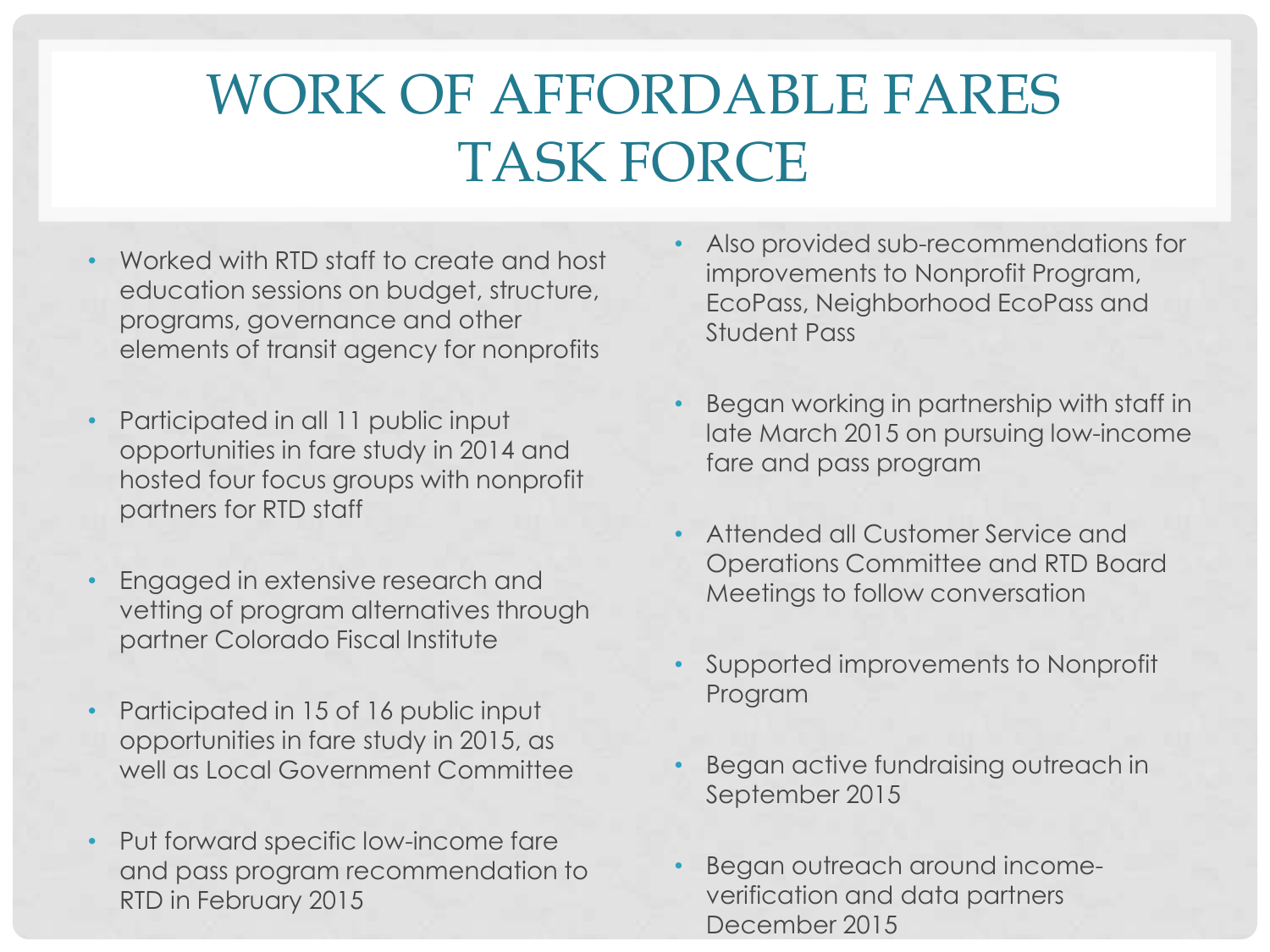### REGIONAL AND DIVERSE TASK FORCE MEMBERSHIP

| <b>AARP</b>                                         | Energy Outreach Colorado                                                                                |  |
|-----------------------------------------------------|---------------------------------------------------------------------------------------------------------|--|
| Adams 12                                            | <b>Enteprise Community Partners</b>                                                                     |  |
| Adams 50 School District                            | Federal Partnership for Sustainability, Region 8                                                        |  |
| <b>Bayaud Enterprises</b>                           | Focus Points Family Resource Center                                                                     |  |
| <b>Boulder County Local Coordinating Council</b>    | FRESC: Good Jobs Strong Communities                                                                     |  |
| <b>Boulder County Transportation</b>                | Gary Community Investments/Piton Foundation                                                             |  |
| <b>Boulder Valley School District</b>               | <b>Groudwork Denver</b>                                                                                 |  |
| <b>Broomfield County Local Coordinating Council</b> | Jefferson County Department of Human Services                                                           |  |
| <b>BuCu West Development Association</b>            | Jefferson County Local Coordinating Council                                                             |  |
| Center for Work Education and Employment            | Livable Places                                                                                          |  |
| City of Lakewood Probation Division                 | Mi Casa Resource Center                                                                                 |  |
| Colorado Center on Law and Policy                   | Mile High Business Alliance                                                                             |  |
| <b>Colorado Coalition for the Homeless</b>          | Mile High Connects                                                                                      |  |
| Colorado Cross Disability Coalition                 | Montbello Organizing Committee                                                                          |  |
| Colorado Fiscal Institute                           | National Multiple Sclerosis Society                                                                     |  |
| Colorado Jobs with Justice                          | 9to5 Colorado                                                                                           |  |
| <b>Community Enterprise</b>                         | P2P Ability Connection                                                                                  |  |
| Denver Department of Environmental Health           | <b>Rocky Mountain Communities</b>                                                                       |  |
| <b>Denver Housing Authority</b>                     | Rocky Mountain MicroFinance Institute                                                                   |  |
| Denver Human Services                               | SEIU Local 105                                                                                          |  |
| Denver American Indian Commission                   | Servicios de la Raza                                                                                    |  |
| Denver Indian Health and Family Services            | <b>St Charles Town Company</b>                                                                          |  |
| Denver Indian Family Resource Center                | <b>St. Francis Center</b>                                                                               |  |
| Denver Kids                                         | The Arc of Aurora                                                                                       |  |
| Denver Office of Immigrant and Refugee Affairs      | The Delores Project                                                                                     |  |
| Denver Office of Anti-Discminination                | The Denver Foundation                                                                                   |  |
| Denver Office of Strategic Partnerships             | The Starting Place, Our Center                                                                          |  |
| Denver Office on Aging                              | <b>Together Colorado</b>                                                                                |  |
| Denver Public Schools                               | <b>Transportation Solutions Arapahoe County</b>                                                         |  |
| <b>Denver Shared Spaces</b>                         | Urban Peak                                                                                              |  |
| Denver Regional Mobility and Access Council         | Via Mobility Services                                                                                   |  |
| Denver's Road Home                                  | <b>Volunteers of America</b>                                                                            |  |
| Douglas County Transportation                       | West Colfax Business Improvement District                                                               |  |
| eGo Car Share                                       | WorkLife Partnership                                                                                    |  |
|                                                     | 14 Community Representatives, Involved with Nonprofit Boards and Committees But Representing Themselves |  |

16 Nonprofit, Foundation and Public Sector Agencies Who For Organizational Policy Reasons Could Not Be Listed Individually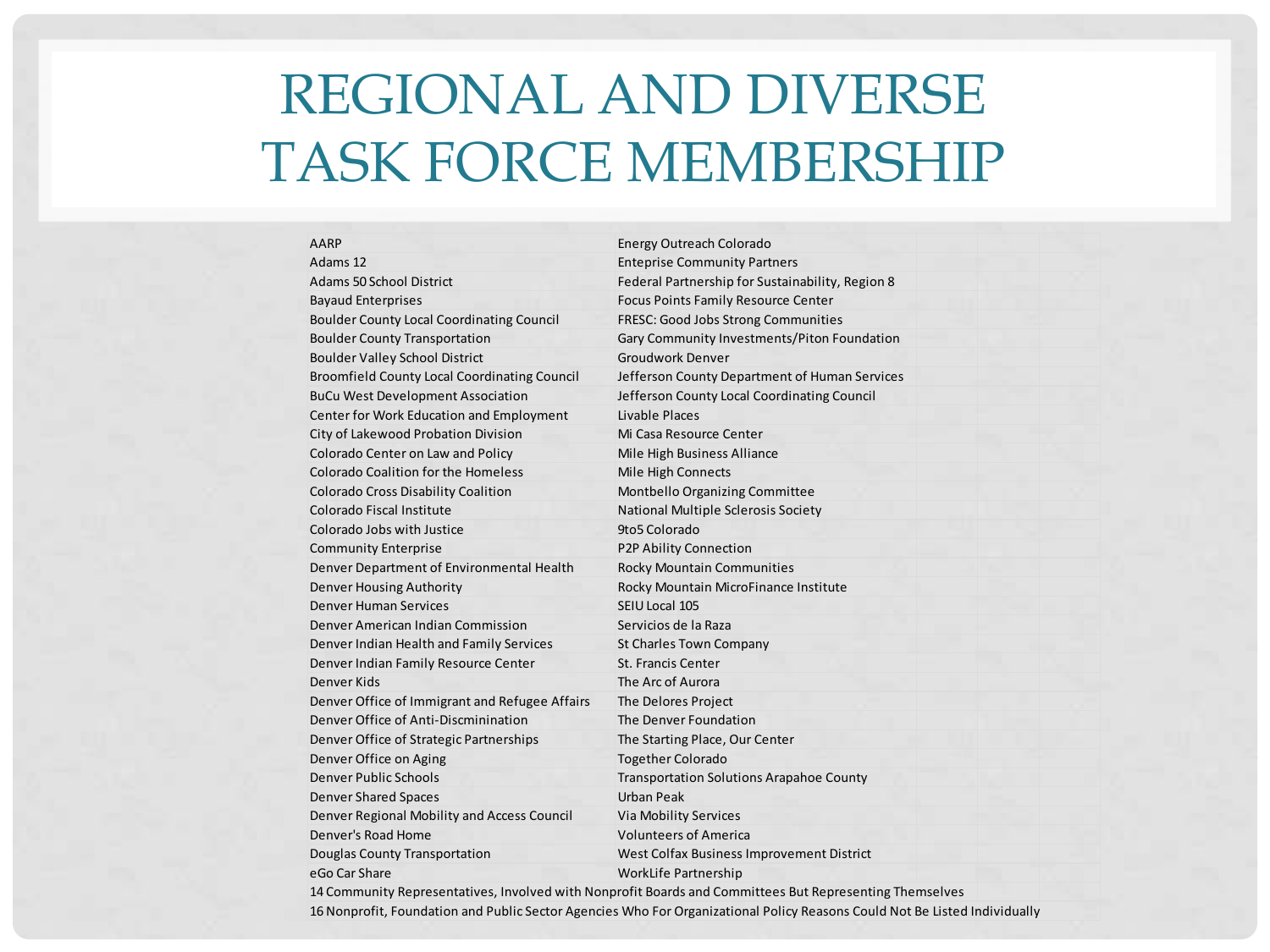# RECOMMENDATION FOR AFFORDABLE FARES AND PASSES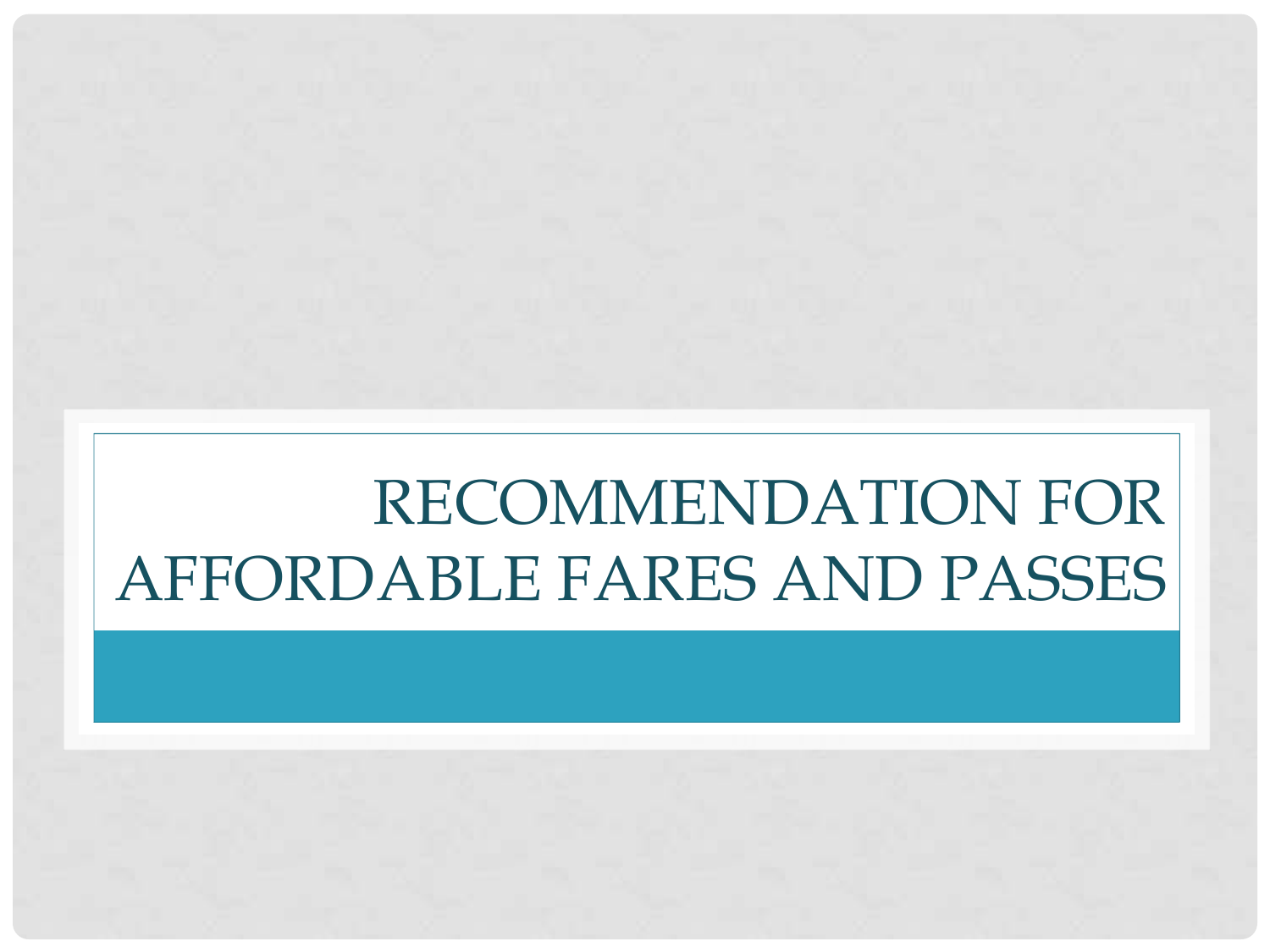### AFFORDABLE FARES TASK FORCE CORE RECOMMENDATION

Offer 50% Discount Fares and Passes to Riders Making 150% of Federal Poverty Level or less, matching the discount currently offered to seniors, students and those with disabilities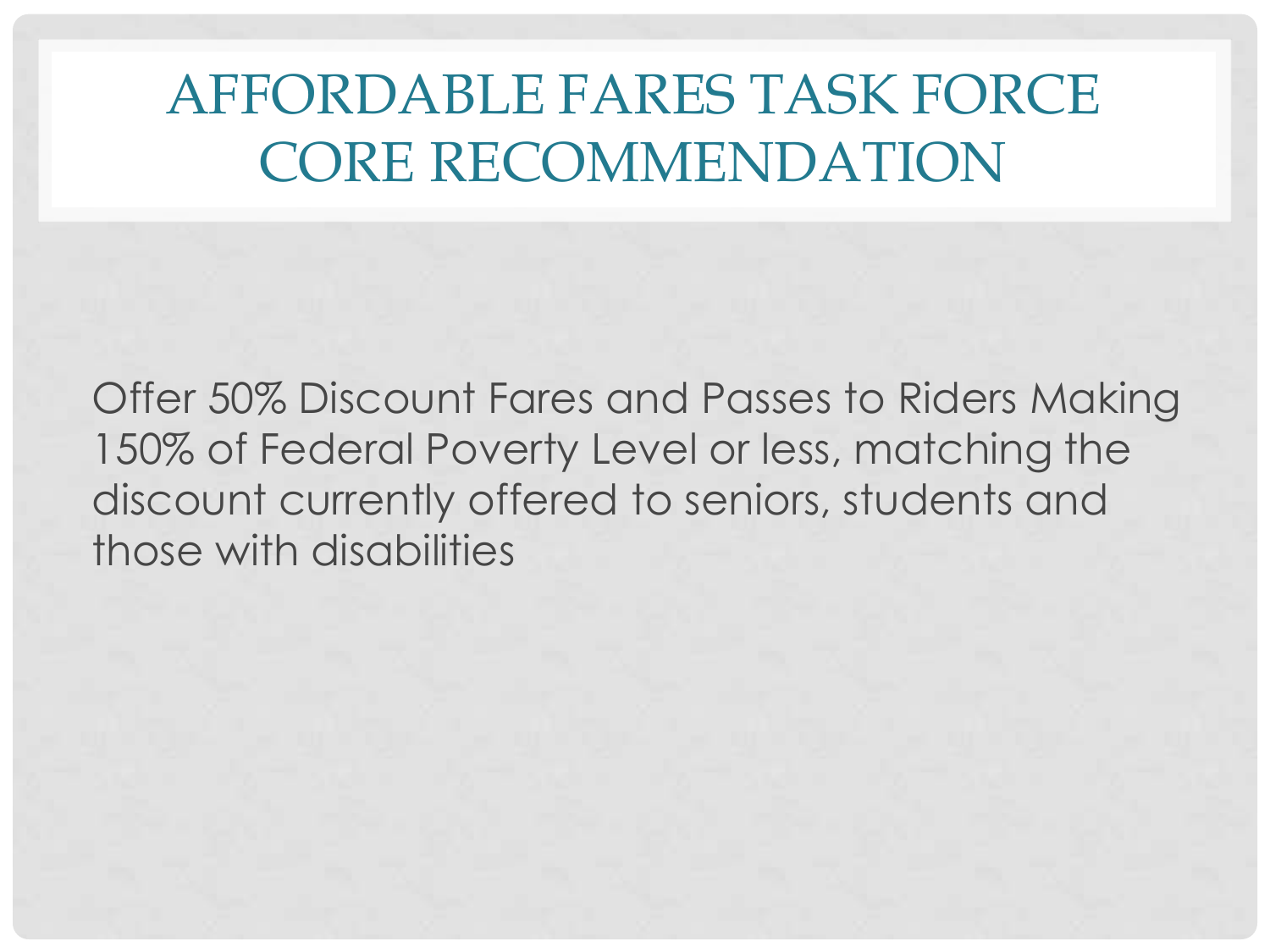### QUALIFY IF YOU ARE BELOW 150% OF FEDERAL POVERTY LEVEL

| <b>Persons in Household</b> | <b>Maximum Income to Qualify</b> |
|-----------------------------|----------------------------------|
|                             | \$17,655                         |
| $\overline{2}$              | \$23,895                         |
| 3                           | \$30,135                         |
|                             | \$36,375                         |
| 5                           | \$42,615                         |
| 6                           | \$48,855                         |
|                             | \$55,095                         |
|                             | \$61,335                         |

There are 390,000 adults in the RTD that would qualify, assuming that 26 percent are RTD users and a take up rate of 60% then RTD would offer about 40,000 discount passes.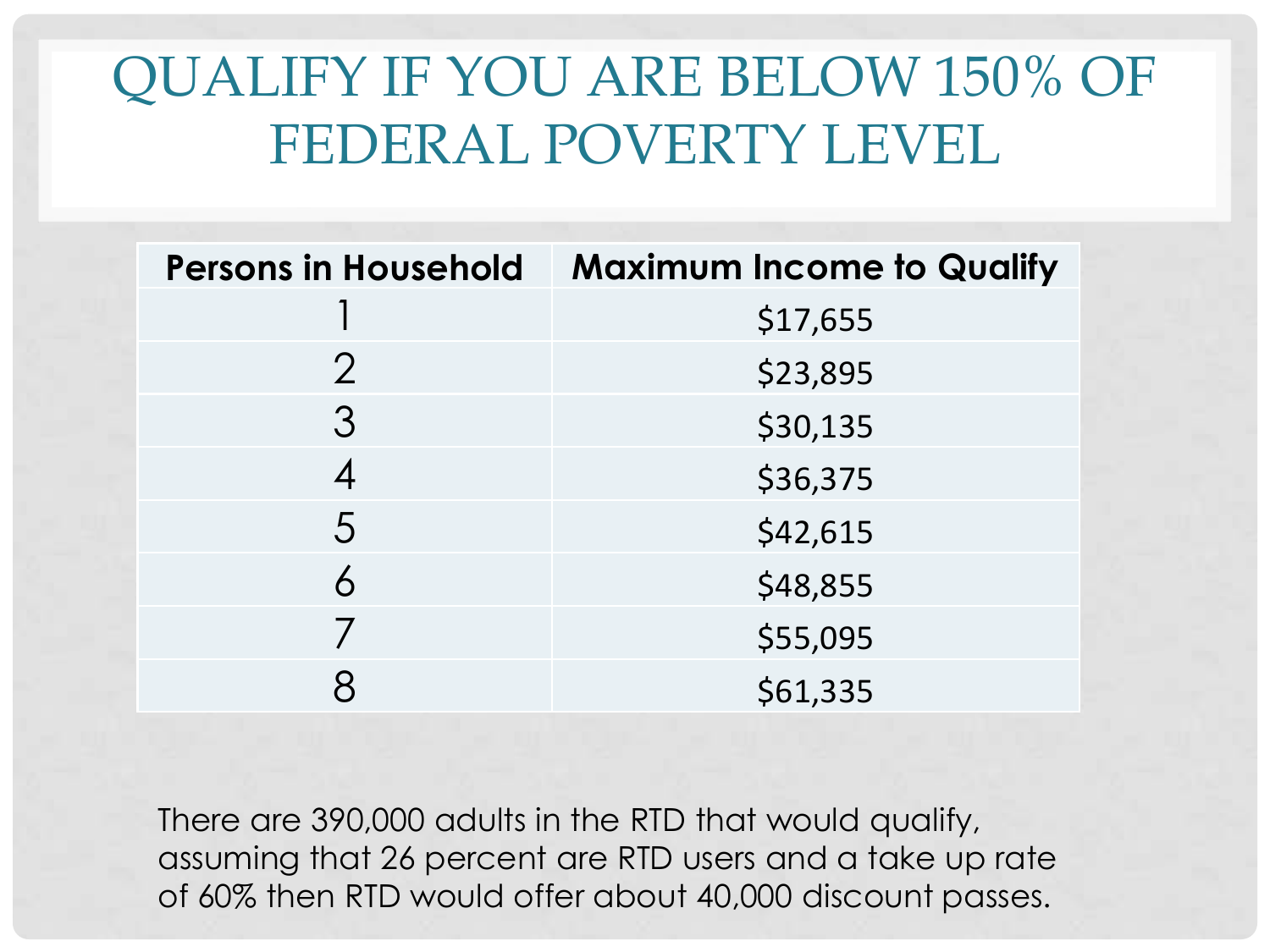### OUTSIDE AGENCIES CONDUCT INCOME VERIFICATION AND ISSUE DISCOUNT CARD

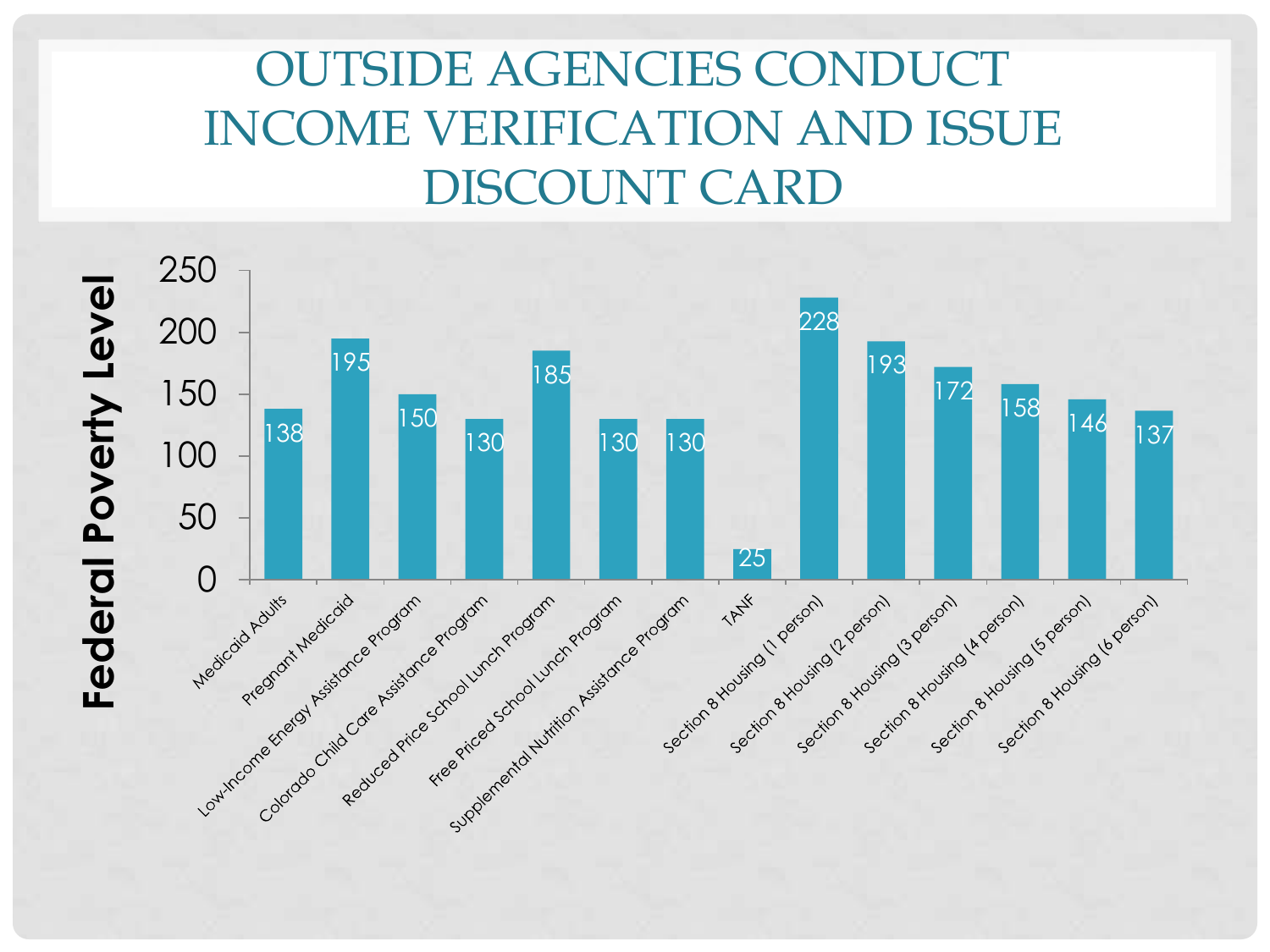

Students, ages 6-19: current student ID or proof of current school enrollment. Applies only to students in elementary, middle and high school



Individuals with disabilities: RTDissued Special Discount Card or Medicare card

Seniors, age 65+: photo ID showing passenger's age, Medicare card or RTD-issued Special Discount Card



Income-qualified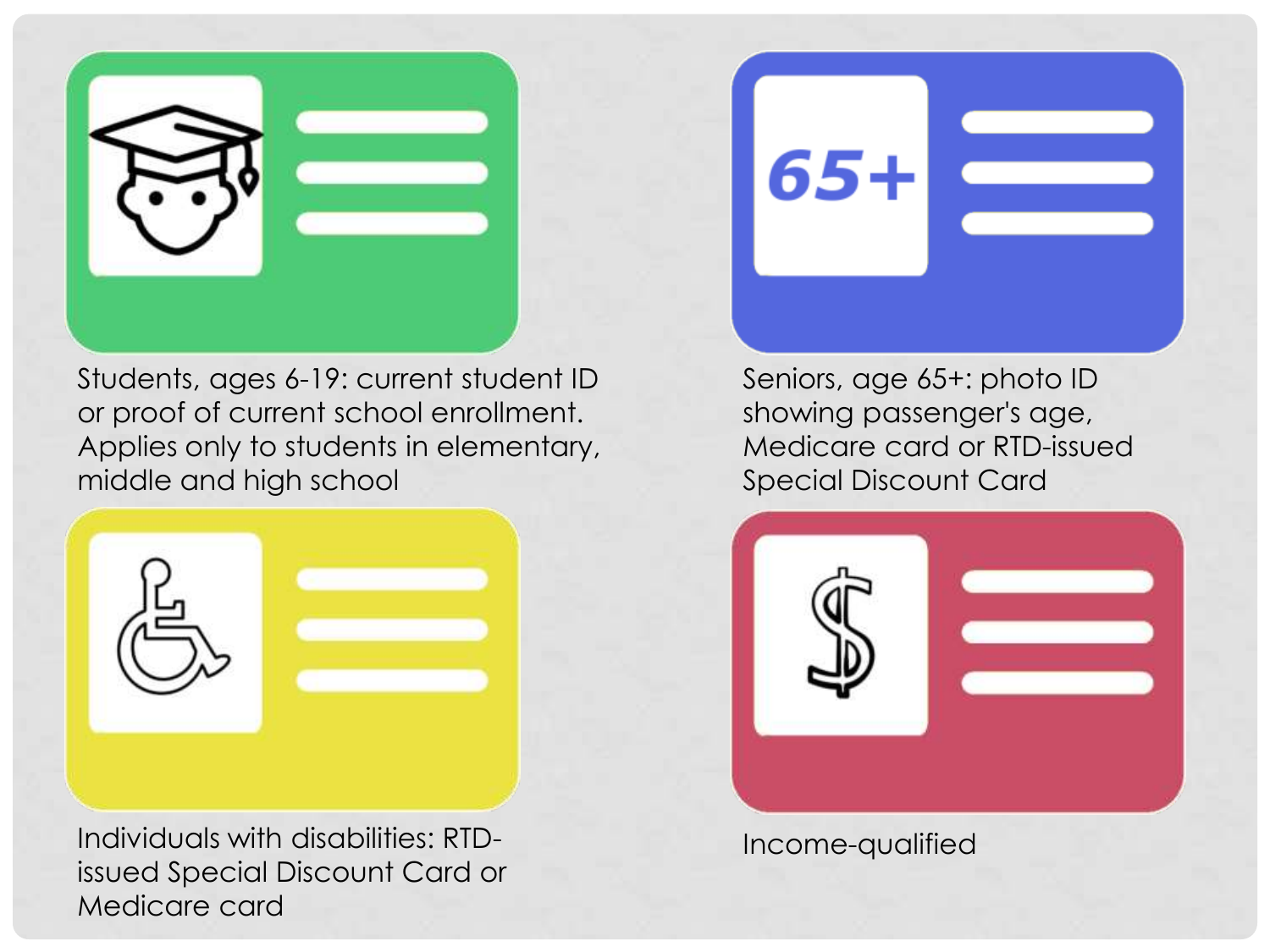### HOW DO RIDERS BUY THEIR FARES AND PASSES?

# Riders show card and purchase discount wherever fare media are sold

- On the bus
- At rail stations
- At RTD
- Grocery stores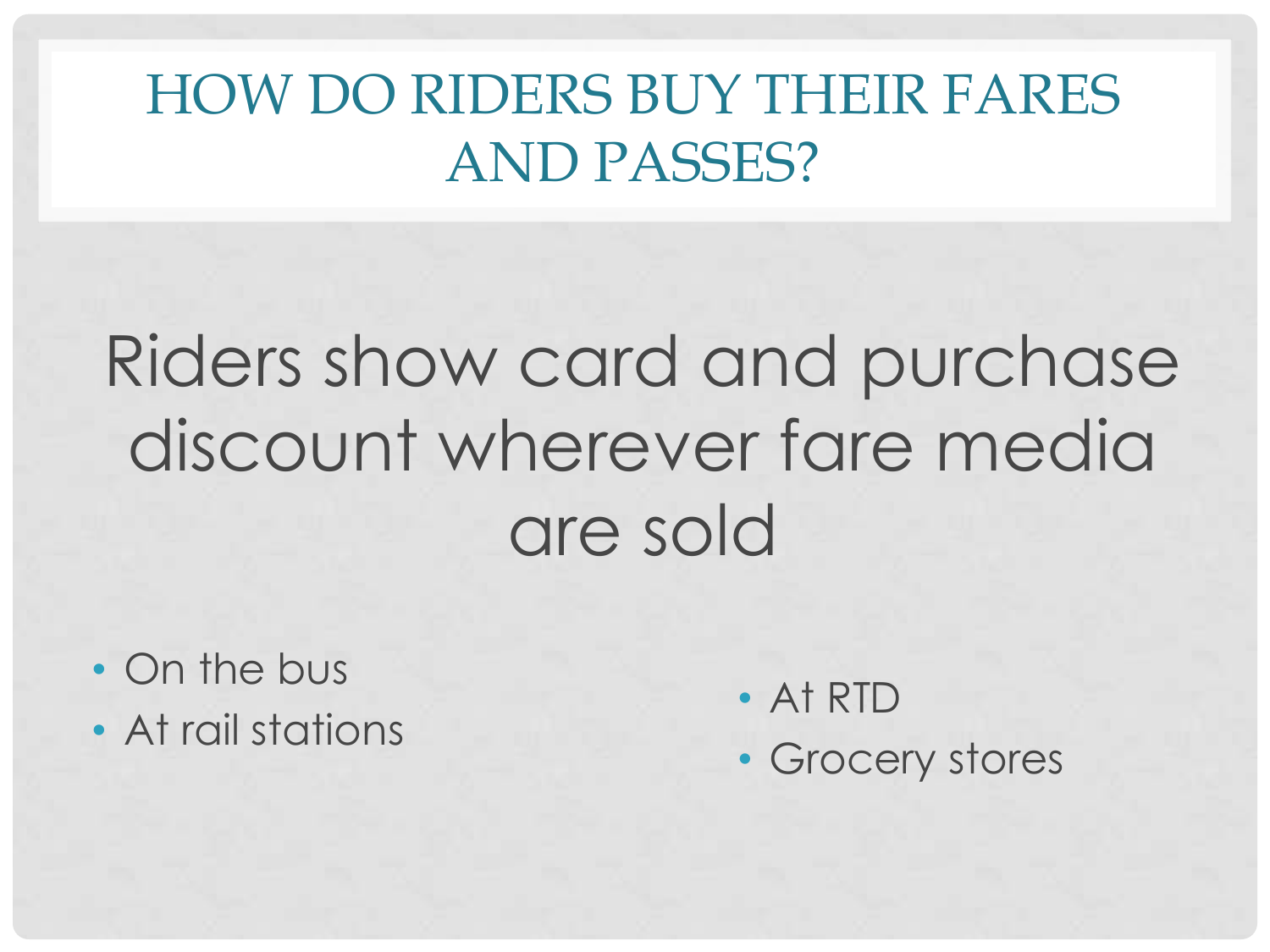### WHY NOT JUST HAVE THE NONPROFIT PROGRAM?

### Current Discounts Only Cover a Fraction of Rides Taken by Low-Income RTD Users



### Existing Nonprofit Program Improved Nonprofit Program

Adding \$1 Million a Year to the Non-Profit Program Still Leaves Two-Thirds of Low Income Riders without Discounts



Nonprofit program is still not sufficient in scale and does not address the needs of working adults not receiving other assistance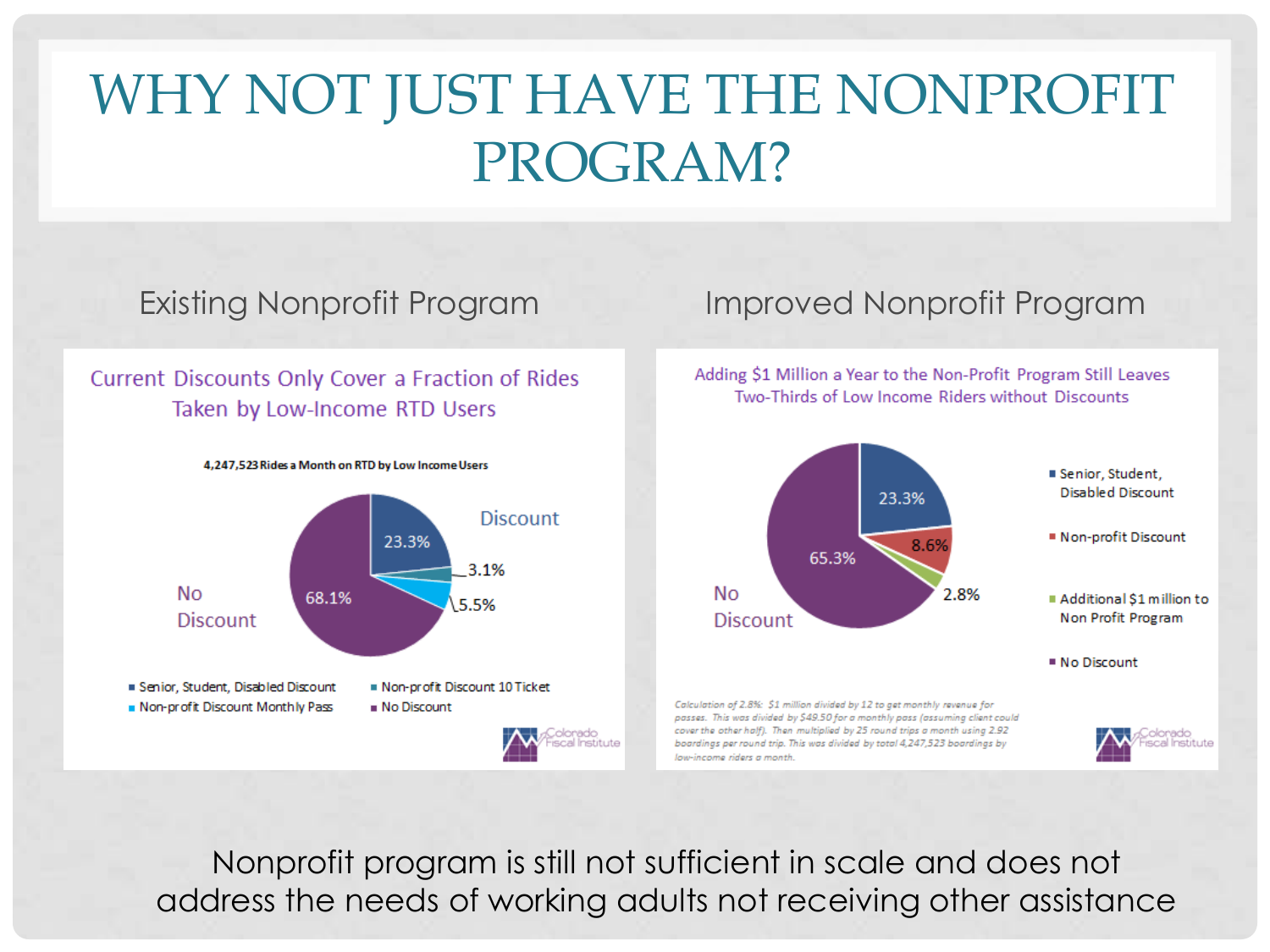### OTHER MEANS OF AFFORDABILITY

The Affordable Fares Task Force continues to believe that other exiting RTD programs can also be part of the solution to affordability challenge and have specific recommendations around:

- EcoPass and FlexPass
- Neighborhood EcoPass
	- Student Passes

We have shared these in the past with RTD staff and look forward to participating in broader conversations regarding pass and discount programs.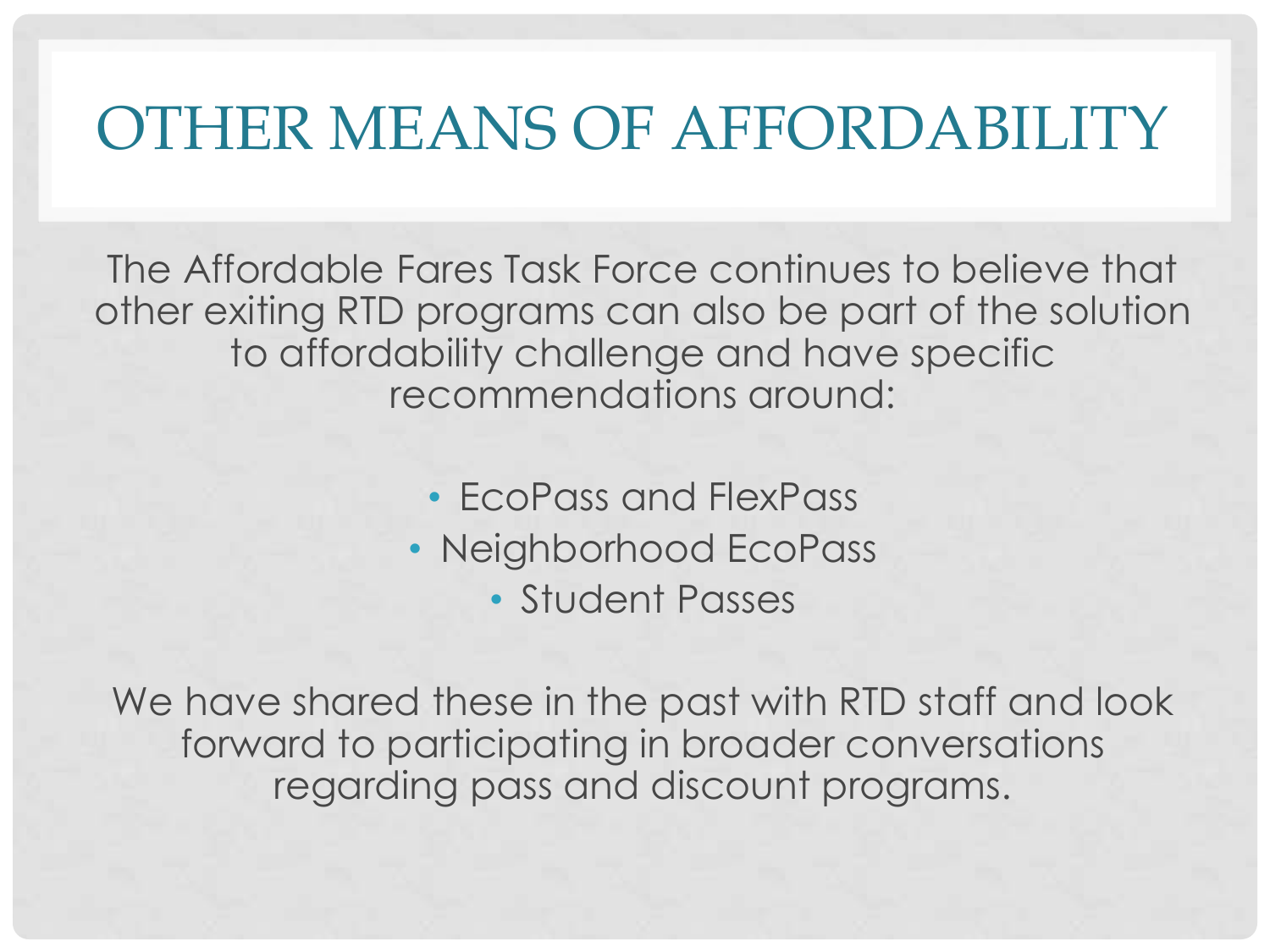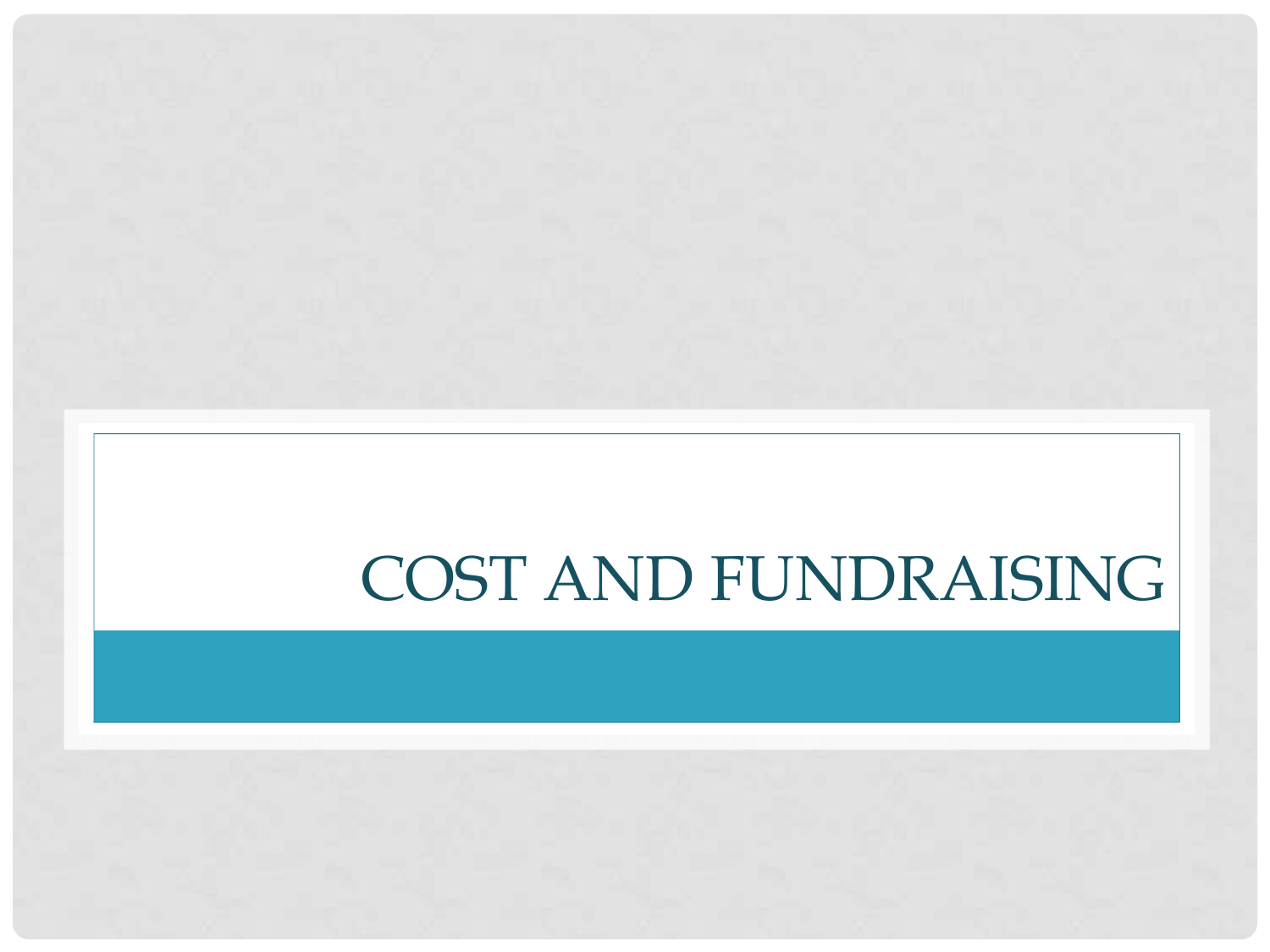### WHAT IS THE PROJECTED COST?

### **THE NUMBERS**

Support for  $40,000$  riders = \$12 million in lost revenue annually

**S6 million RTD** investment in program S6 million philanthropic, private and other public sector investment match

External investment goal: \$30 million over 5 years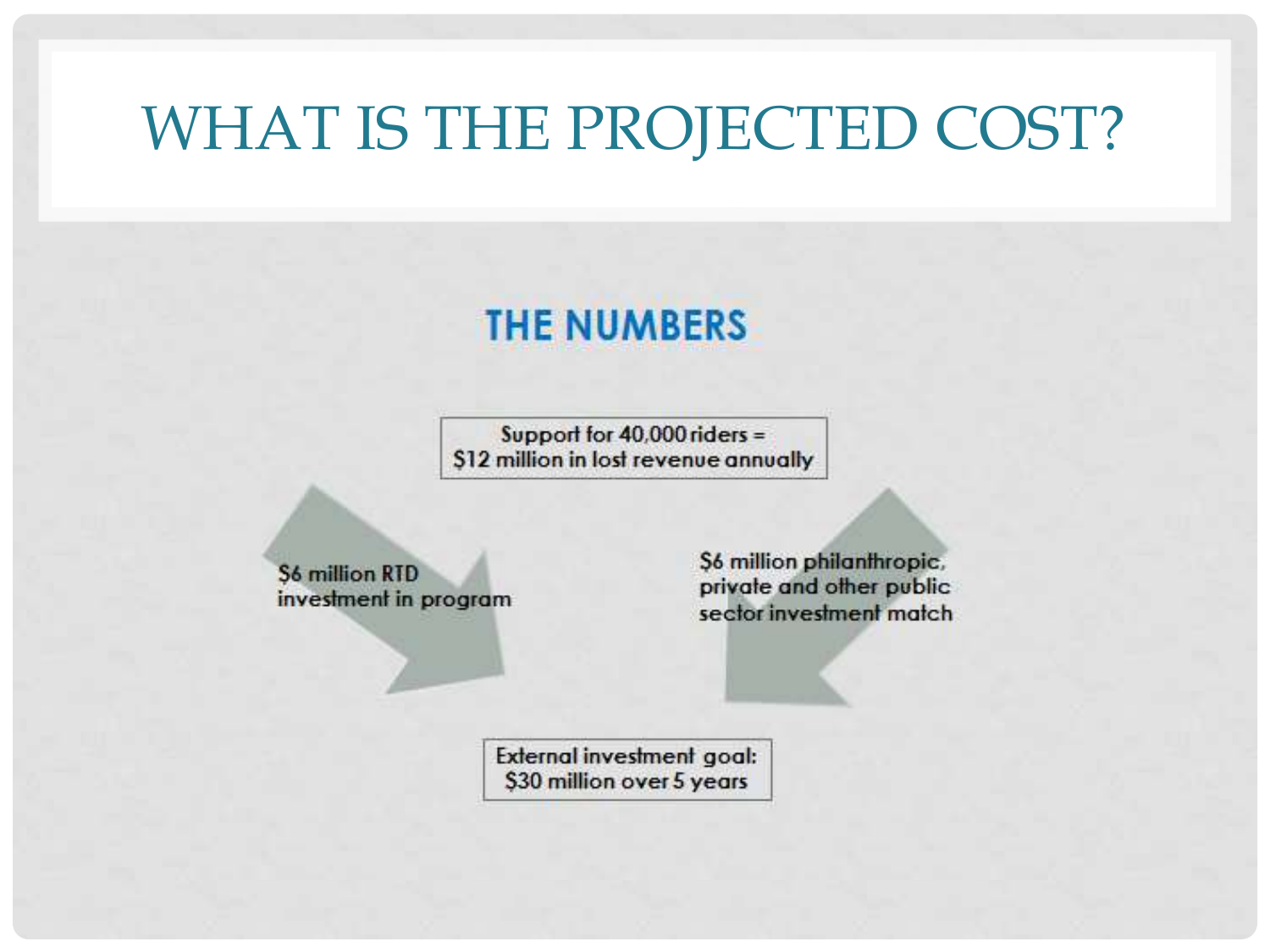# WHAT DID WE EXPLORE WITH RTD DURING THE FARE STUDY PROCESS?

- Re-instituting zones on rail as part of core structure (occurred but revenues went to a different purpose)
- Charging higher rate for airport rides

• Charging for indistrict parking (legislative change)

• Charging differently for other pass programs (occurred for some but revenues went to a different purpose)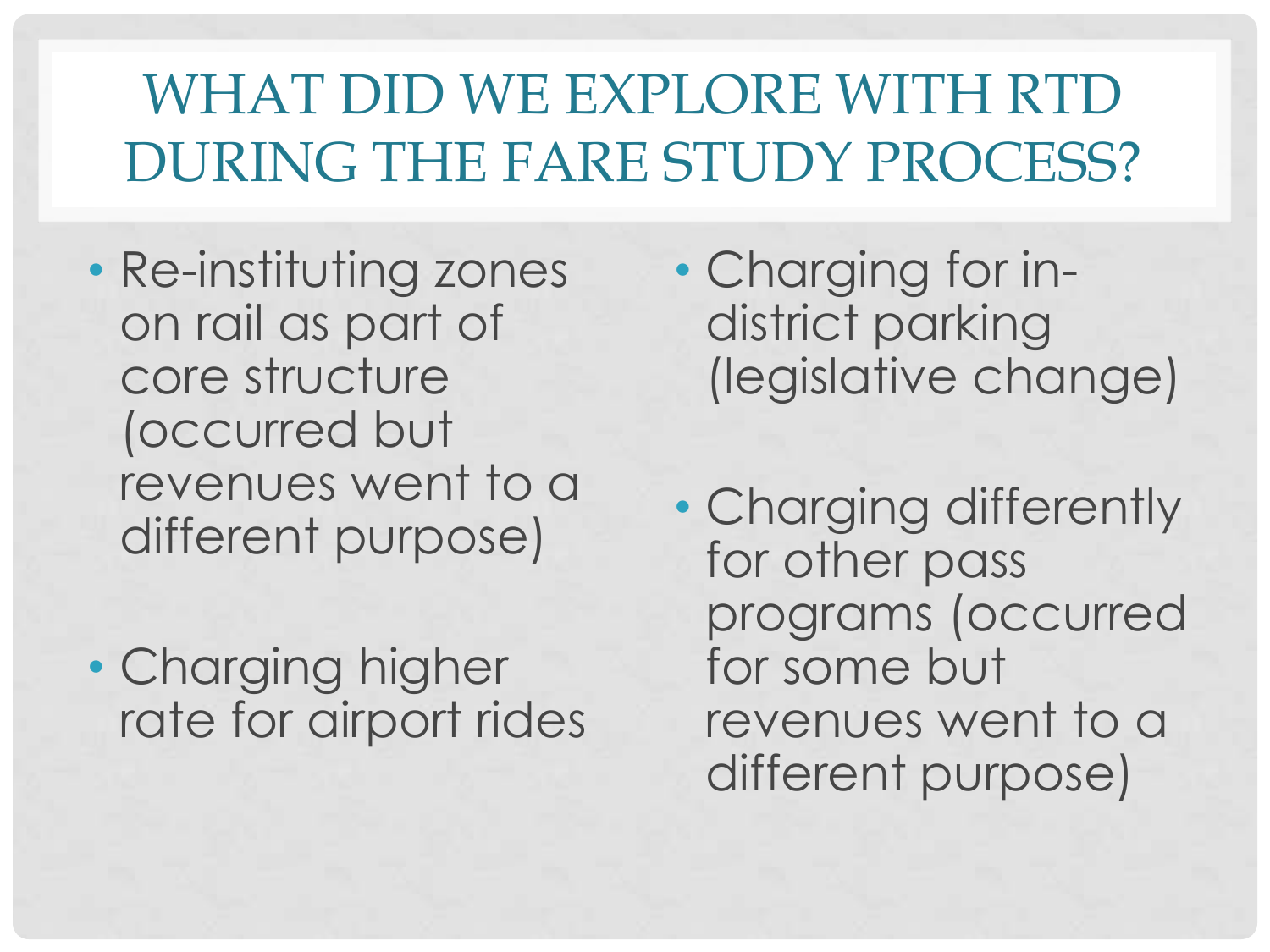# WHAT IS THE SCALE OF THIS COST?

### **RTD Total Budget RTD Operating Budget**

Less than 1 percent of RTD's Operating and Capital Budget

Cost to Fund 50/150 Discount Fare Program \$12 million 2015 RTD Operating and Capital Budget \$2.38 billion

Source: Overview of Adopted 2015 Budget Available at http://www.rtd-denver.com/documents/financialreports/rtd-adopted-budget-2013.pdf al Institute

2 percent of RTD's Operating Budget

Cost to Fund 50/150 Discount Fare Program \$12 million 2015 RTD Operating Budget \$518.5 million



Source: Overview of Adopted 2015 Budget Available at http://www.rtd-denver.com/documents/financialreports/rtd-adopted-budget-2013.pdf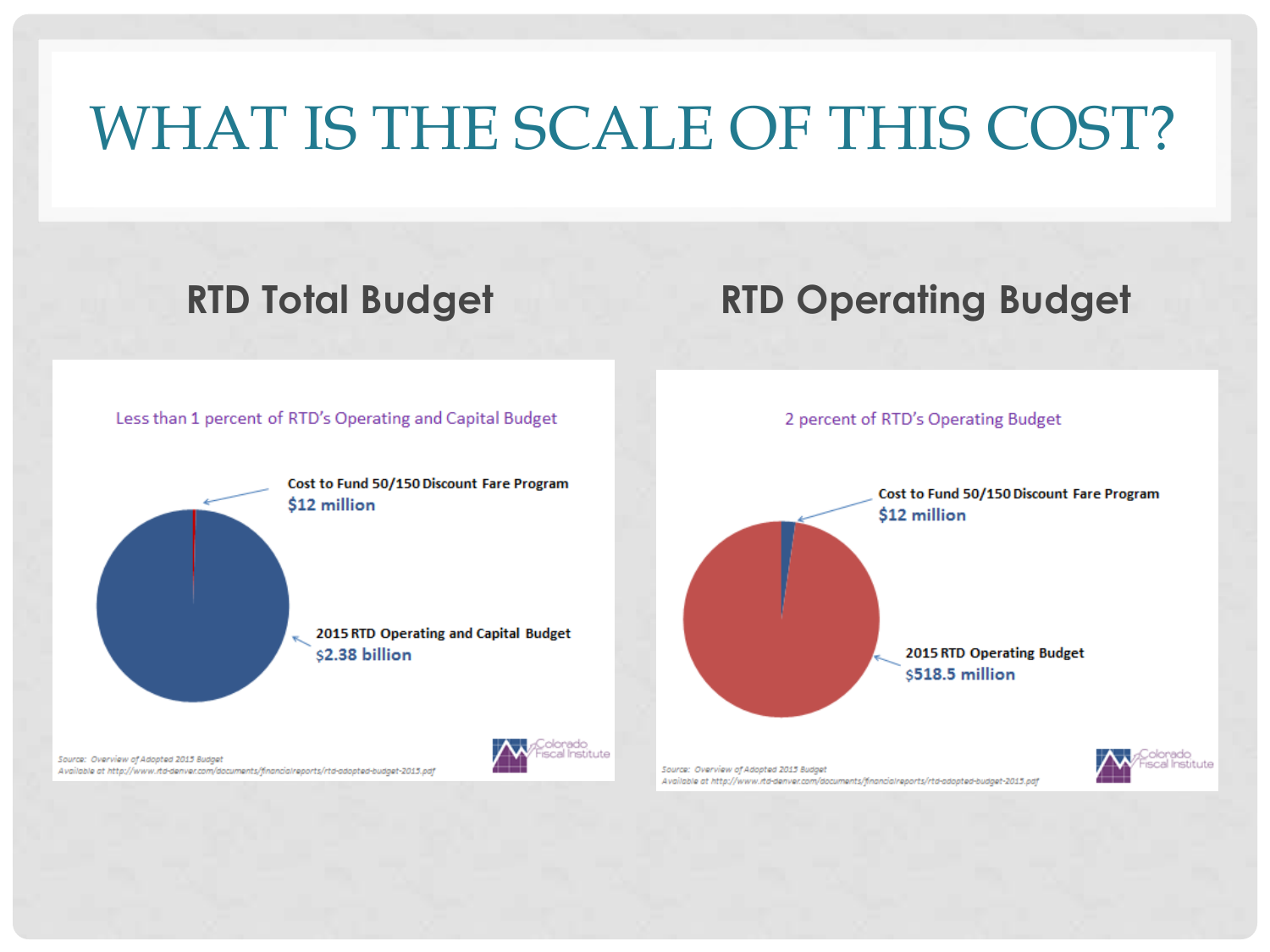# WHAT IS THE SCALE OF THIS COST?

Very Minor Fluctuations in Projected Fare Revenue and Sales Tax Revenue in 2015 Could Fund Low-Income Discount Program for 2016

> Cost to Fund 50/150 Discount Fare Program \$12 million

\$535 million revenue was projected from RTD sales tax in 2015. If actual revenue comes in even 2% higher than projected, RTD would have \$10.7 million revenue than estimated.

Source: Overview of Adopted 2015 Budget Available at http://www.rtd-denver.com/documents/financialreports/rtd-adopted-budget-2013.pdf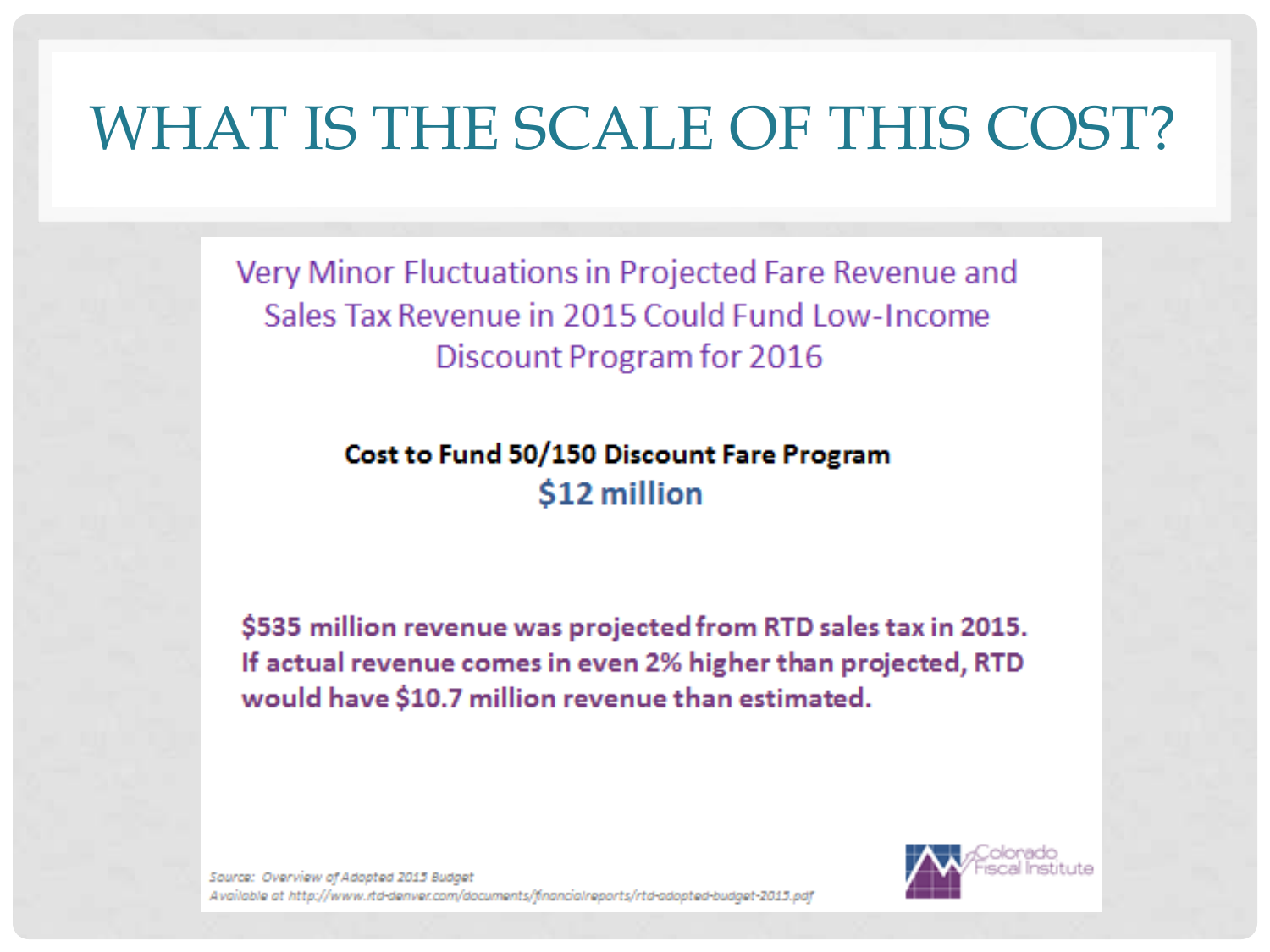EXTERNAL FUNDRAISING: WHAT TYPES OF PROSPECTIVE INVESTORS ARE WE APPROACHING FOR MATCH?

- National foundations
- Local foundations
- Local banks
- Local impact investors
- Local chambers of commerce
- Local major employers
- State agencies
- County and city agencies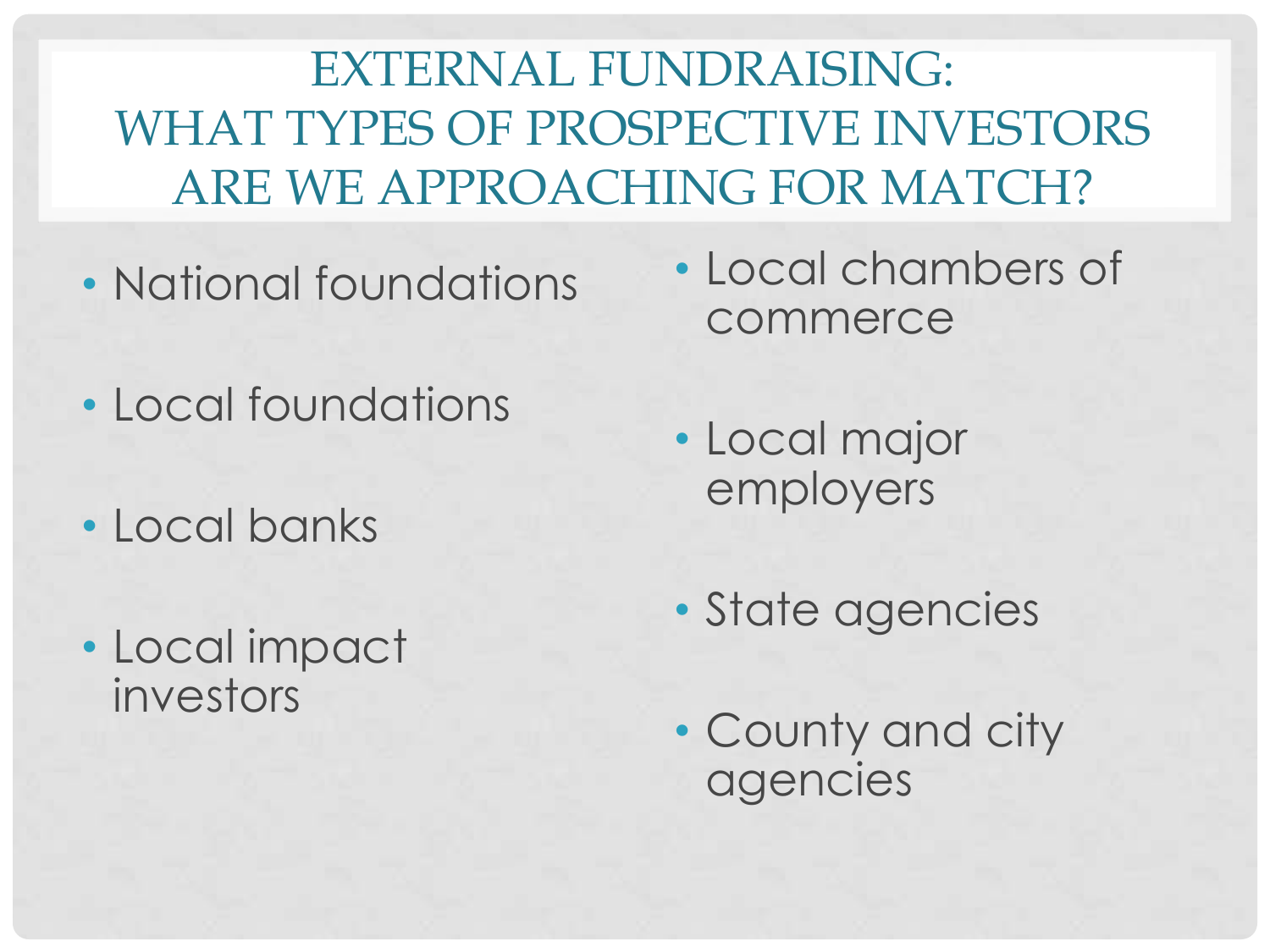### EXTERNAL FUNDRAISING: WHAT IS THE PROPOSAL FOR MATCH?

### Phase 1: Grant/Venture Investment

•No return

•Evaluation of outcomes

Phase 2: Investment Vehicle/PRI

- •Low return based on outcomes
- •Continued evidence base

### Phase 3: System Absorption

- •Cost avoidance/cost savings to system
- •Sustainable revenue stream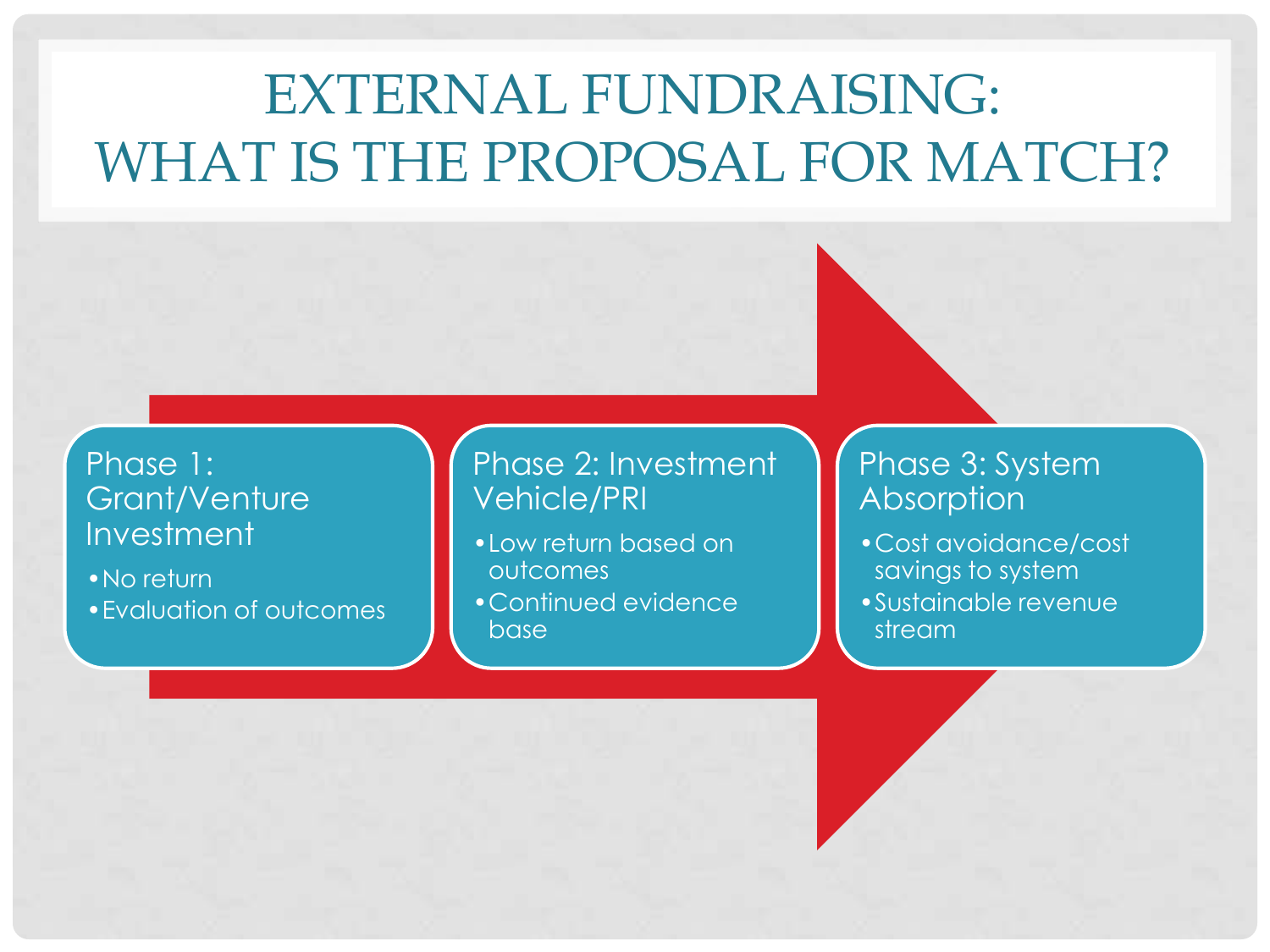# WHAT IS EARLY STAGE FEEDBACK FROM PROSPECTIVE INVESTORS?

- Multiple potential investors willing to consider.
	- One bank partner invited us to make a proposal for early stage (small) capital to indicate interest
	- One national funder, two local funders and one impact investor have said no, it is not a fit
	- All others are playing out as you would expect in early stage fundraising of this scale
- From all: Economic, health and social outcomes are critical for investment support
	- More specificity is needed around which outcomes will be measured and how
- From all: Program needs to be more fully developed – unlikely to be able to leverage external investment as such an early stage in planning
	- Partnerships for data collection and income-verification need to be established
- From national investors: Questions around why other places (Seattle, Twin Cities, etc.) have been able to launch more quickly and without substantial outside investment
- From private sector and impact investors: Want to invest in something dynamic, innovative and especially technology related
	- Would be interested in supporting other line items that could offset this expense
- From multiple: Need more confidence in RTD's internal commitment
	- Statements in public forums by RTD staff and board have lessened confidence
	- Lack of funding commitment by RTD in budget, lack of board vote of support for concept, and lack of specific timeline for launch concerning
		- Note: Several potential investors also told us not to approach them until a permanent GM was named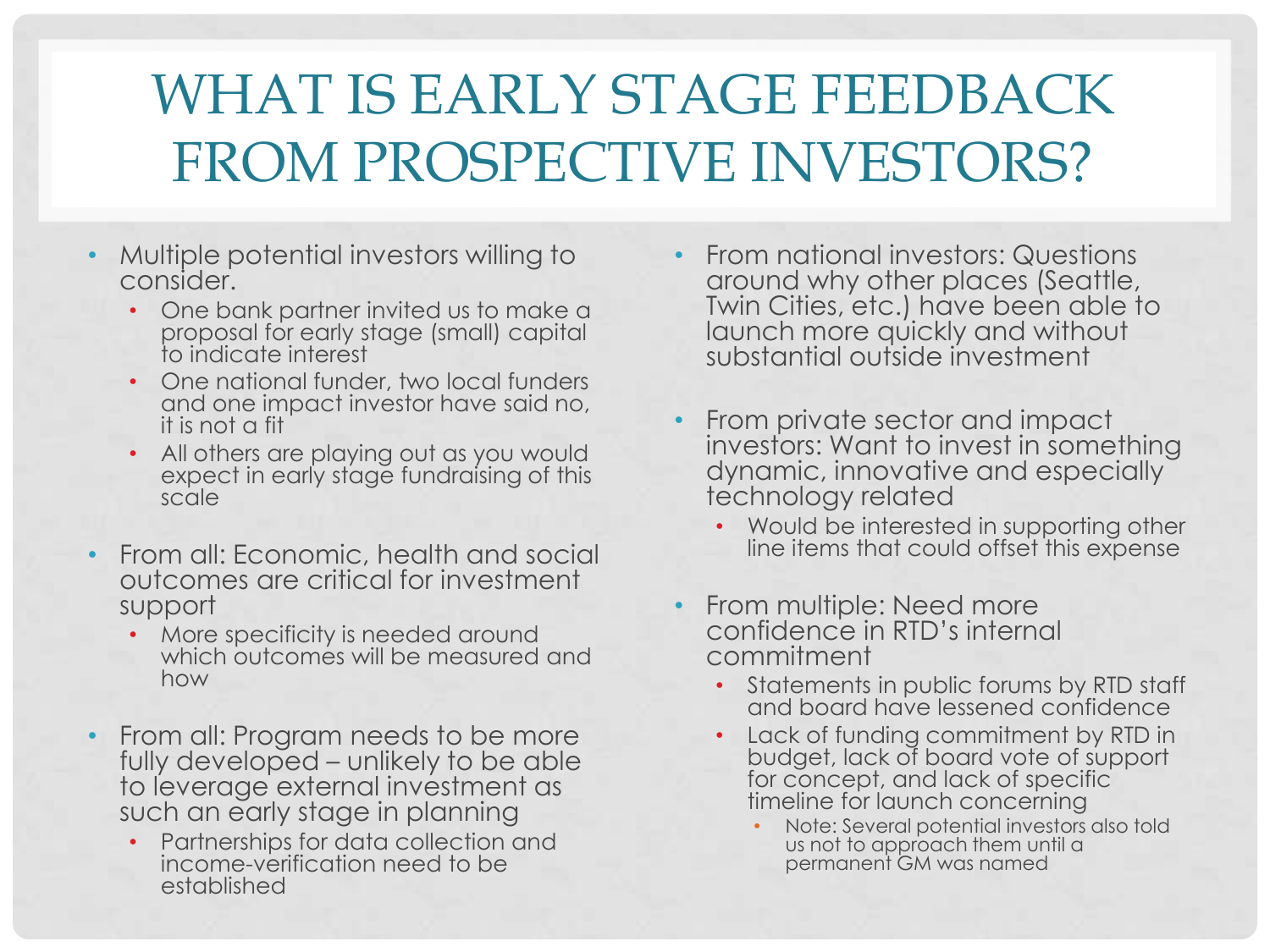